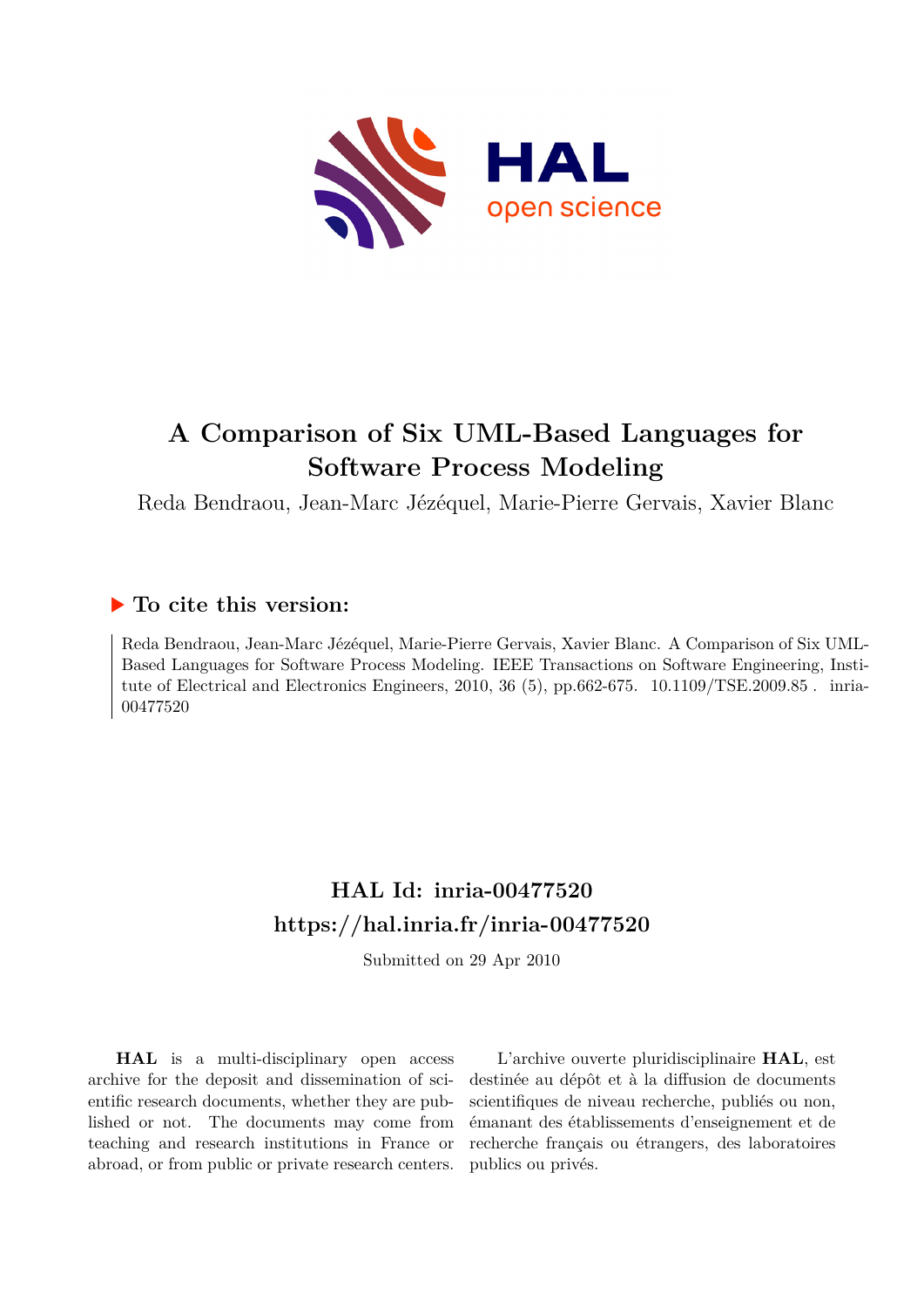# A Comparison of Six UML-Based Languages for Software Process Modeling<sup>1</sup>

Reda Bendraou, Jean-Marc Jézéquel, Member, IEEE, Marie-Pierre Gervais and Xavier Blanc

**Abstract**— Describing and managing activities, resources and constraints of software development processes is a challenging goal for many organizations. A first generation of Software Process Modeling Languages (SPMLs) has appeared in the nineties but failed to gain broad industrial support. Recently however, a second generation of SPMLs appeared, leveraging the strong industrial interest for modeling languages such as the UML. In this article, we propose a comparison of these UML-based SPMLs. While not exhaustive, this comparison concentrates on SPMLs most representative of the various alternative approaches, ranging from UML-based framework specializations to full-blown executable meta-modeling approaches. To support the comparison of these various approaches, we propose a frame gathering a set of requirements for process modeling, such as semantic richness, modularity, executability, conformity to the UML standard, and formality. Beyond discussing the relative merits of these approaches, we also evaluate the overall suitability of these UML based SPMLs for software process modeling. Finally, we discuss the impact of these approaches on the current state of the practice, and conclude with lessons we have learned in doing this comparison.

—————————— ——————————

**Index Terms**— Metamodeling, Process Modeling, Software Process Modeling Languages, UML.

# **1 INTRODUCTION**

 $\sum$  ince the late eighties, there has been a growing inter-Since the late eighties, there has been a growing inter-<br>est in viewing software systems as products resulting<br>from the execution of exclonery coftware development from the execution of orderly *software development processes* [1] [2]. While traditional verification and validation approaches (V&V) [3] have the goal of finding and removing defects in software products, *software processes* aim at documenting development practices that are empirically known to have an impact on software development time, cost, or quality [4]*.*

Lonchamp defines a software process as "*the set of partially ordered process steps, with sets of related artifacts, human and computerized resources, organizational structures and constraints, intended to produce and maintain the requested software deliverables*"[5]. This definition highlights the large number of factors that may influence the efficiency of software development processes. Software processes are often more complex and unpredictable than typical production processes, as they depend very much on people and circumstances. Activities of a software process do not all require automation and depend on communication, coordination and cooperation within a predefined framework [6].

Thus, a challenging goal for software development organizations is to find the means of rationally describing and managing activities, resources and constraints of their software development processes while taking into account all these characteristics. Once documented as process models, software development processes can become important assets of an organization. Process models can be used to reason about processes, to test and improve them to meet increasing quality and cost expectations. Beyond this *contemplative* use, process models can also be used in a more productive way to automate repetitive and non-interactive tasks.

The software community tried to answer the need for explicit process models with a wide range of *Software Process Modeling Languages* (SPMLs). Some of them were rules based (e.g., MARVEL) [7], others Petri net based (e.g., SPADE) [8] or programming languages based (e.g., SPELL, APPL/A) [9] [4]. While these first-generation languages were executable and put a strong emphasis on formality, they did not gain much attention from the industry [10]. Their complexity, their use of low-level formalisms and their inflexibility were among the causes of their limited adoption [11].

Another factor that contributed to their low impact was the multiplicity of formalisms and proprietary notations used as support for describing software processes [12]. The continuing proliferation of these first-generation SPMLs has naturally raised the need for standardizing software process descriptions. Instead of reinventing the wheel, many industry and research teams were appealed by the wide diffusion of the UML (Unified Modeling language) and explored the possibility of using it as a process modeling language. UML is indeed a standard providing a rich set of notations, diagrams, and extension mechanisms. Whatever its advantages and drawbacks, it is undeniably one of the most adopted modeling lan-

xxxx-xxxx/0x/\$xx.00 © 200x IEEE

<sup>————————————————</sup> • *R. Bendraou is with UPMC (University of Pierre & Marie Curie), 4 place de Jussieu F-75005, France. E-mail: reda.bendraou@Lip6.fr.*

<sup>•</sup> *J.M.. Jézéquel is with the INRIA-Rennes Bretagne Atlantique, Campus de Beaulieu, Rennes F-35042, France. E-mail: Jezequel@inria.fr.*

<sup>•</sup> *M.P. Gervais. is with the University of Paris X, Nanterre F-92001,France., E-mail: Marie-Pierre.gervais@lip6.fr.*

<sup>•</sup> *X.Blanc is with the UPMC university, 4 pl. Jussieu, Paris 75005, France. E-mail: Xavier.blanc@lip6.fr.*

<sup>1</sup> *the European FP7 and the IST Modelplex project, contract n° IST-3408. 1 This work has been partially supported by the S-Cube Network of Excellence of*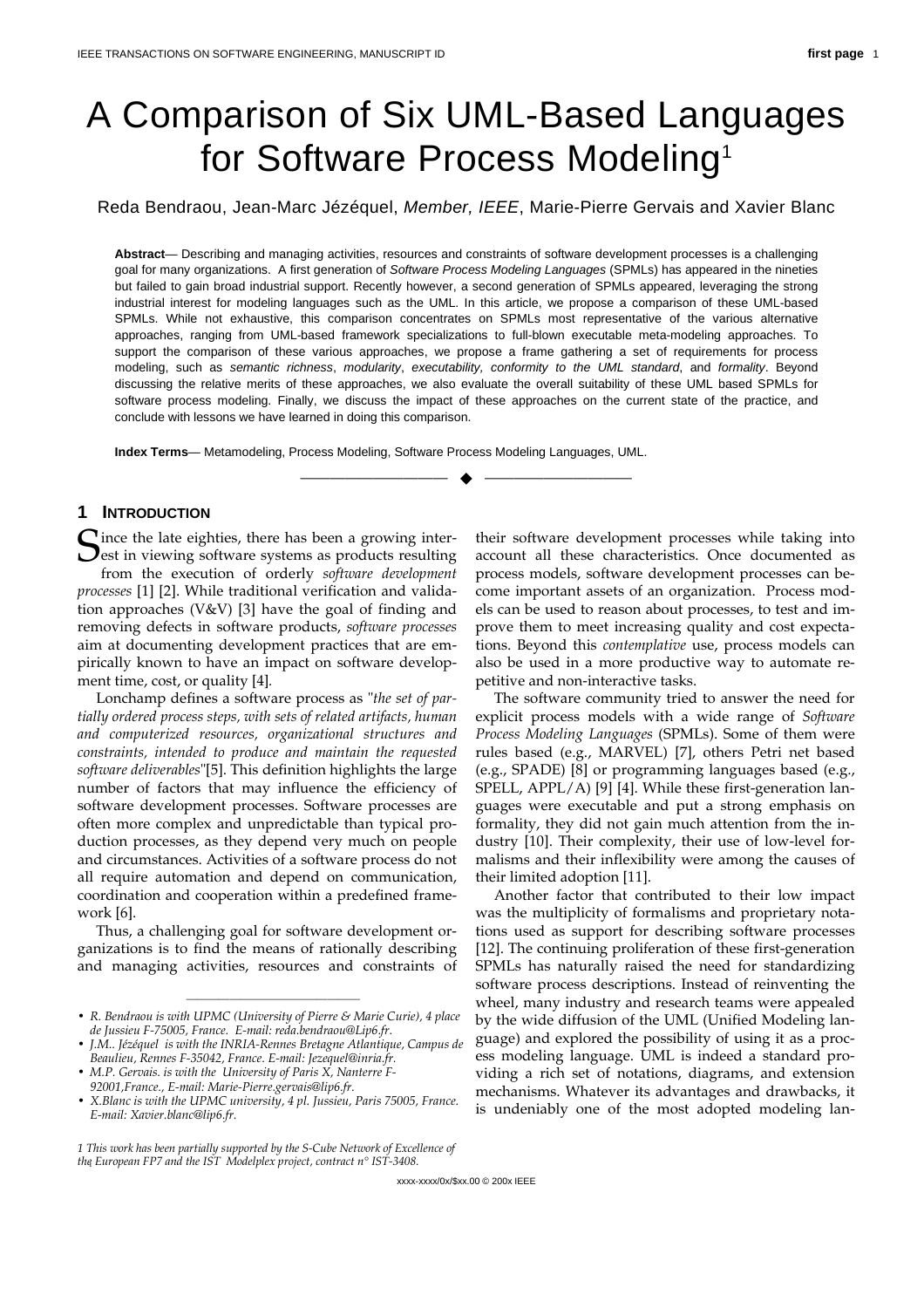guage of this decade. As a result, many UML-based approaches for software process modeling in particular and for process modeling in general emerged. Some of them succeeded even to be standardized[13], [14], raising again the usual questions: *Does UML offer a real benefit as a basis for a process modeling language? If I have to adopt a UMLbased approach, which one fits best my needs*? *What would be the cost of adopting such approaches?*

Even if in the literature many works addressed the use of UML within the several phases of the software development process, none of them gives a detailed review of approaches that use UML as the basis for the definition of a software process language. By comparing UML-based languages for software process modeling, this paper aims to help software engineers answer the above-cited questions. Our goal is to provide project managers, methodologists and process modelers with a detailed review of these approaches, highlighting their advantages and their drawbacks. Since each reviewed approach offers specific features, this comparison should help in choosing the appropriate language depending on project specific needs (e.g., documenting processes, support for enactment and simulation, improvement, process compositions, etc.).

The approaches addressed by this comparison are the OMG standard SPEM (version. 1.1 & 2.0), the PROME-NADE language, Di Nitto et al. approach, Chou's approach and the UML4SPM language. They regroup representative initiatives from the industry, research projects and academic research groups. In order to compare them, we propose a frame gathering a set of requirements for Process Modeling languages (PML), as identified by several research efforts in the literature. These requirements are semantic richness, executability, modularity, formalization, tooling support, graphical representations and the support of multiple perspectives and the conformance of the reviewed approaches with regard to the UML.

Before presenting this comparison, the next section addresses one of the preliminary questions this paper tries to answer: *is UML suitable for process modeling?* We will see for instance that while UML presents a serious potential in terms of expressiveness, the executability and formality aspects remain one of its major weakness. In Section 3, we briefly introduce the PML requirements we used for comparing the above-cited approaches in Section 4. Additionally, Section 4 discusses how the various approaches deal with the executability and formality issues. The impact of these approaches on the current state of the art is discussed and some lessons learned while comparing them are given in Section 5. We also give the reader the means to answer the question: *which approach fits best my needs*? Finally, Section 6 concludes this paper.

# **2 THE SUITABILITY OF UML FOR PROCESS MODELING**

In the last decade, UML succeeded to become the *de facto* standard for modeling software systems. However does this necessarily make it a good candidate for modeling processes, including software and business processes?

Arguably, UML offers a powerful set of notations and

diagrams that allow capturing both static and dynamic aspects of processes and can increase their understandability. Most widely used diagrams in the context of process modeling are (i) the class diagrams for representing process constituents and the relationships that link them, (ii) the state machine diagrams for modeling possible workproduct or activity states and the events that trigger state changes, (iii) finally, the activity diagrams for modeling the workflow.

Furthermore, in its version 2.0, UML goes beyond graphical representations by offering a high potential for expressing a large variety of processes. Thanks to *Activity* and *Action* packages, it provides concepts for expressing proactive and reactive controls, conditional branches, loops, exception handling as well as a numerous actions with computational semantics. It also supports a large number of *Workflow* patterns, a taxonomy of generic, recurring constructs originally devised to evaluate workflow systems, and more recently used to successfully evaluate business process languages and Process Aware Information Systems (PAIS) in general (see [15], [16] and [17]). In accordance with Jablonski and Bussler's original classification [18], these patterns span the *control-flow*, *data* and *resource* perspectives of PAIS, the two later perspectives being more specific to business processes rather than to software processes. In [19], authors evaluated the capacity of UML2.0 in modeling twenty control-flow patterns that commonly recur in process models. Examples of such patterns are parallel split, multiple merge, deferred choice, etc. UML2.0 succeeded in representing all of them except for four, which makes it more expressive than some business process formalisms (e.g. BPEL: Business Process Execution Language) [20]. Data patterns mainly deal with data visibility, data interaction and data transfer and routing. Examples of such patterns are the multiple instances data pattern, the database task trigger patterns and so on. In [21], it has been demonstrated that eighteen of the forty data patterns were supported by UML2.0, which remains quite satisfactory. As for resource patterns, they address all the issues about work allocation to process's resources, the ability for resources to see the work status, resources allocation conflicts, work distribution and so on. According to [22] however, UML2.0 only satisfies six of the forty-three resource patterns, which reduces its suitability for modeling the resource perspective. Still many of these perspectives can be addressed at a lower level by an execution support of UML-based process models.

Regarding executability, it is clear that from the hypothetical day when a UML virtual machine would be universally adopted, UML-based process models would have a real benefit. Process modelers supposed to be already familiar with UML diagrams would then simply have to draw their process models using their usual UML tools. They would then be able to test, execute and debug them as everyone does with her usual programming language. UML2.0 offers the potential to define such virtual machine thanks notably to the *Activity* and *Action* packages, which come with an operational semantics. Some ambiguities in this operational semantics (given in natural lan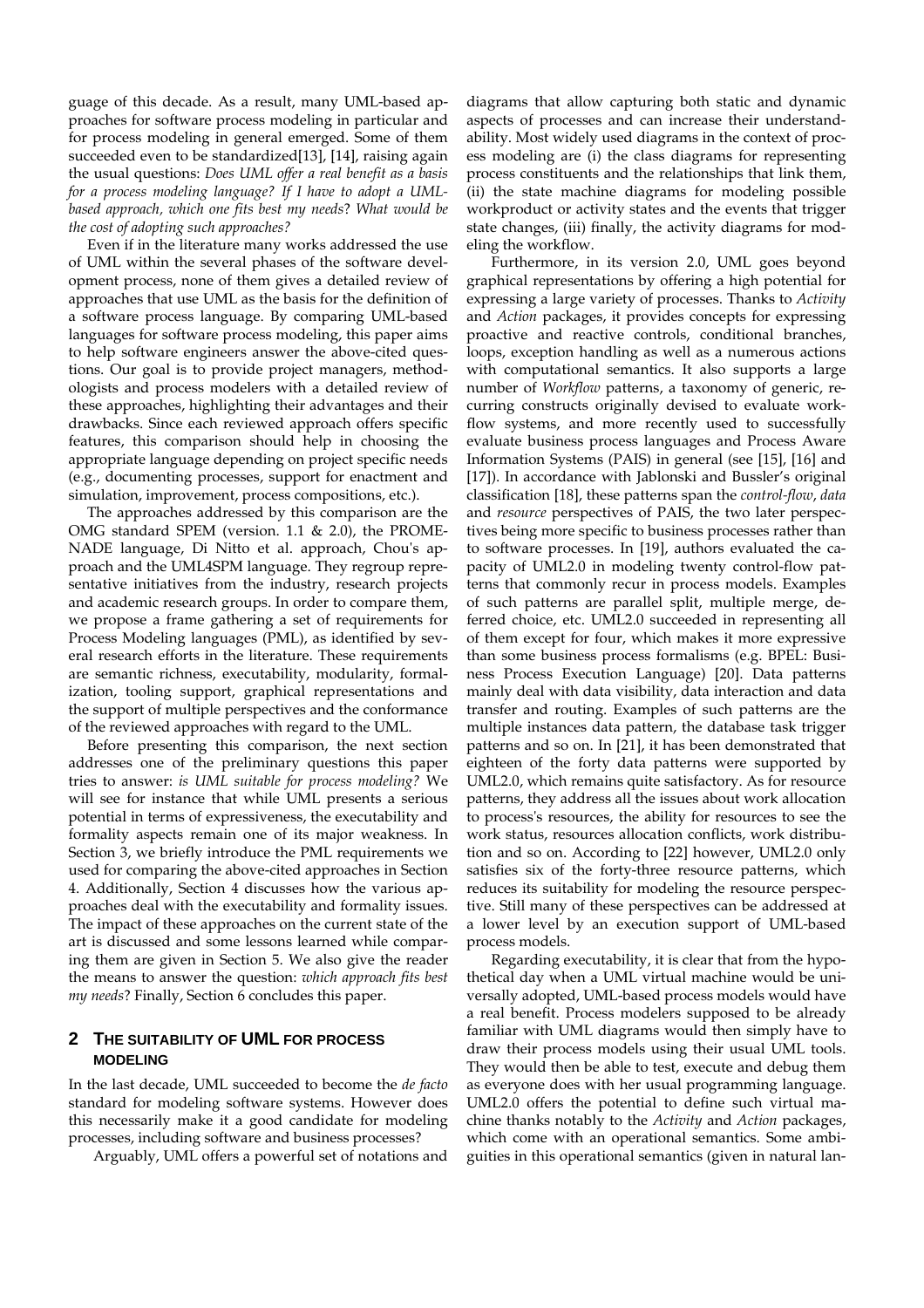guage in the standard), have however to be first fixed. This is one of the purposes of a recent initiative at the OMG, called *Executable UML Foundation* [23]. The objective of this proposition is to unify the definition of a computationally complete and compact subset of UML 2.0 (the "Executable UML Foundation") with a full specification of the execution semantics of this subset. "Computationally complete" means that the subset shall be sufficiently expressive to allow definition of models that can be executed on a computer either through interpretation or as equivalent computer programs generated from the models through some kind of automated transformations. We will see in this paper how one of the reviewed approaches (i.e., UML4SPM) get inspired by the Executable UML initiative in order to propose a process engine for executing UML-based process models. Other approaches like Di Nitto's one proposes to generate executable code from UML diagrams used for modeling the software process. Along the same line, some academic efforts and industrial projects already tried to formalize and to execute UML2.0 Activities [24], [25].

The lack of formality is clearly a weakness of the UML language. However, as discussed in section 3.5, this problem can be mitigated by relying on the formal semantics of some other well-known formalism. In the context of process modeling, Activity diagrams are the most used UML diagrams for modeling the process flow of work. A definition of their formal semantics was already provided by many works in the literature [26], [27] and [28]. Most approaches consisted in mapping activity diagram concepts into Petri nets in order to perform model analysis and verification.

In Section 4 we will see how the compared approaches use the UML potential as a basis for process modeling and how they extend it in order to overcome some of its limits.

In the next section we introduce the PML requirements used for the SPMLs comparison.

# **3 PROCESS MODELING LANGUAGE REQUIREMENTS**

Many requirements related to process modeling languages have been identified in the literature [29] [30] [31] [32] [33]. They vary from facilitating human understanding, to analyzing processes, or to providing an automated execution support. For carrying out the comparison of UML-based SPMLs, we selected most predominant and common requirements from the above-cited references. In the following, we introduce them briefly; the interested reader can refer to the referenced papers for more details. We also consider the tooling support and conformity of the compared approaches to the UML standard as core requirements.

#### **3.1 Semantic Richness (Expressiveness)**

Semantic richness relates to a SPML ability to express what is actually performed during software development processes. It encompasses many aspects summarized as follows:

#### **Core Process Elements**

Early classification of the constituents of software process models have been proposed in the literature [34] [35] [36] [5, 37] [38]. This classification considers as core process elements the concepts of *Activity, Artifact, Role and Agent.*

# **Activities and Actions Coordination**

These mechanisms fall into two categories, *Proactive Control* and *Reactive Control* [39]. Proactive control is an imperative specification of the order in which activities have to be executed. Main means used to formalize proactive control are *Precedence* relationships (i.e., start-start, startfinish, finish-start, finish-finish) [40] and *Call Actions* (i.e., explicitly calling an activity, an operation, etc.). Reactive control is the specification of the conditions or events in response to which activities are to be executed. Examples of means used to express reactive control are Exceptions and Event handling,.

#### **Exception Handling**

Exceptions are parts of processes. They can result from violations of some process constraints or steps and can include changes in resources, organizational structure, task priority, and so on [41]. Thus, the process language should be able to capture possible process failures and to propose strategies to resolve them and to recover a stable state of the process.

#### **3.2 Conformity to the UML Standard**

In this aspect, we aim to evaluate to what extent the compared approaches reuse the UML standard. In other terms, do the approaches define an extension in form of a MOF metamodel, of a Profile, or simply reuse UML diagrams as a base framework for their language. This would allow for instance for a tool editor to evaluate the cost of building a tool to support such approaches and for process users to evaluate to what extent they can reuse or customize their favorite UML tool.

#### **3.3 Graphical Representations and Support of Multiple Views**

In this point, we consider the clarity of process modeling and the support of multiple perspectives/views on the process. For the first point, we use an actual real example (see below) of a software development process and model it with each of the compared approaches. For the second one (i.e., support of multiple views), we enumerate the multiple views offered by each approach and we check whether they are mutually consistent.

#### **Process Example**

This process example was provided by our industrial partners within the IST European Project MODELPLEX. It is first described in natural language and then modeled using the various approaches

The process is composed of two phases: "*Inception*" and "*Construction*". For brevity reasons, the "*Construction*" phase is skipped here. The "*Inception*" phase is composed of two activities: The "*Elaborate Analysis Model*" activity and the "*Validate Analysis Model*" activity. The "*Elaborate Analysis Model*" activity takes as input a requirements document and produces a UML "Analysis Model". The "Analysis Model" is then taken as input by the "*Validate*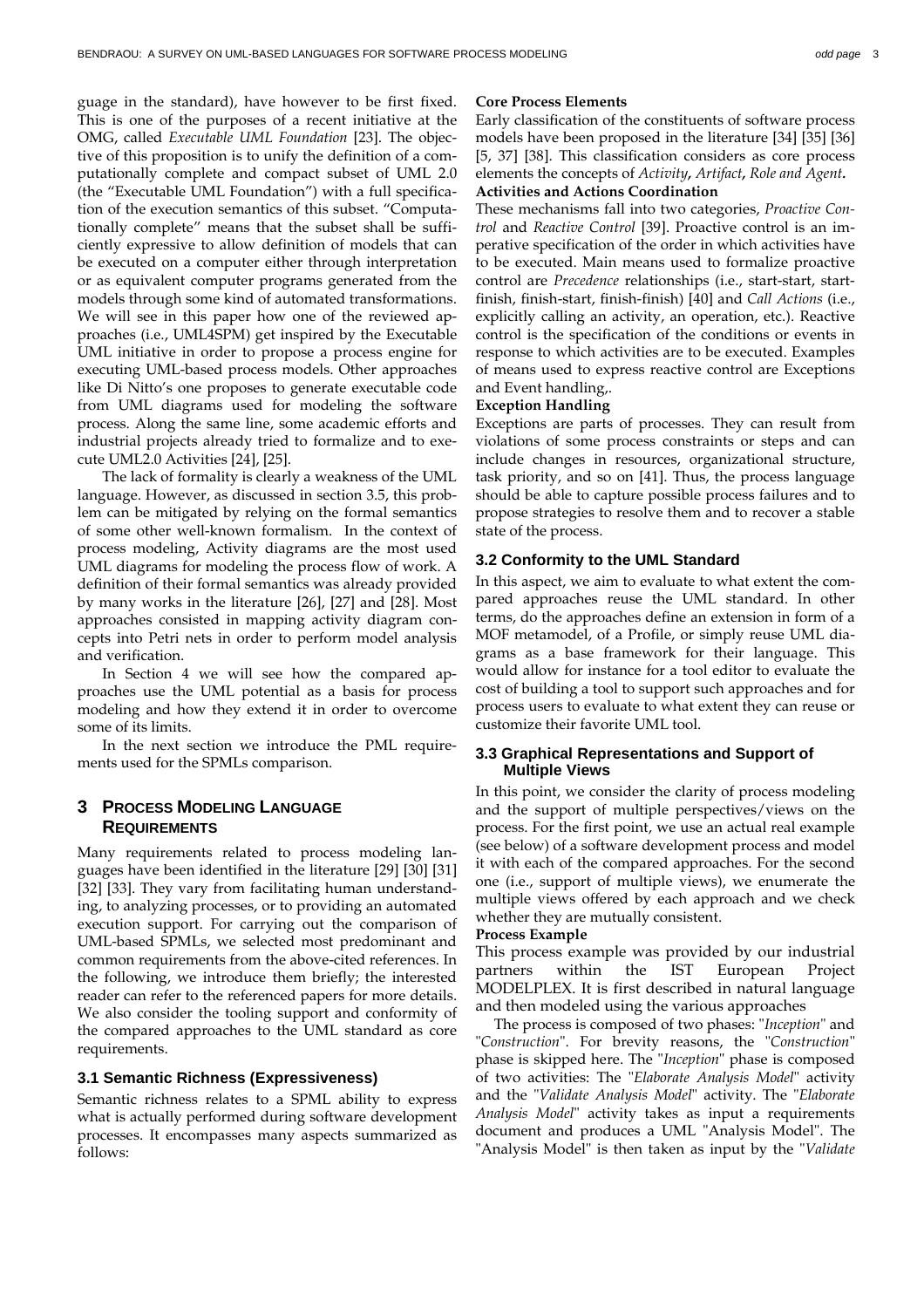*Analysis Model*" activity that is composed of the following steps: 1) Get the "Analysis Model"; 2) Submit the UML model for validation to a UML Checker Tool, which emits a validation report; if the "Analysis Model" is valid then go to the next phase. If the "Analysis Model" is invalid then, comeback to the "Elaborate Analysis Model" activity. The role in charge of both activities of this phase is played by the "Analyst".

# **3.4 Executability**

Having a support for executing process models can help in coordinating between process's participants, enforcing artifacts routing, ensuring constraint integrities and process deadlines. It can also be of an effective aid since process models can be used for simulation and testing.

# **3.5 Modularity**

Modularity is about the ability to combine different chunks of processes in order to build a new one.

#### **3.6 Formality**

In this paper, since the SPMLs we compare are UMLbased, we rely on the literature [42] [43] [25] [44] to assess the formality of UML. We also discuss the different approaches adopted by these SPMLs, for verifying, validating or analyzing process models.

# **3.7 Tooling Support**

We also consider also the tooling support criterion, which is of prime importance when having to choose between different SPMLs.

# **4 COMPARING UML-BASED SOFTWARE PROCESS MODELING LANGUAGE**

 In this comparison, we focused on representative SPMLs from four different kinds of approaches.

- Standard SPMLs, i.e. the various version of OMG's SPEM (Software Process Engineering Metamodel) that come both in the form of a MOF meta-model and a UML profile (sections 4.1 & 4.2).
- SPMLs resulting from the specialization of an Object-Oriented framework, with a modeling layer in UML and an implementation layer partially generated from the UML layer (DiNitto's approach [10] and PROME-NADE [45] [46], section 4.3).
- SPMLs consisting of high-level UML-Based diagrams and an ad-hoc low-level process language (Chou's approach [47], section 4.4 ).
- SPMLs trying to complement the meta-level approach with full executability (UML4SPM, section 4.5).

# **4.1 Standard UML-based SPMLS**

#### 4.1.1 SPEM1.1 Evaluation

SPEM1.1 (Software Process Engineering Metamodel) is the OMG's standard for software process modeling. It was adopted by early 2005 [14], [48]. Even if SPEM2.0 is under finalization at the OMG, we found it interesting to present SPEM1.1, since some companies have already adopted it and may be interested to evaluate the cost and benefits of migrating SPEM 1.1 models to SPEM 2.0.

# 4.1.1.1 Semantic Richness

Table 1., summarizes expressiveness aspects of SPEM1.1.

| Approach                       | <b>SPEM1.1</b>                             |  |  |  |
|--------------------------------|--------------------------------------------|--|--|--|
| <b>Semantic Richness</b>       |                                            |  |  |  |
| <b>Core Process Elements</b>   |                                            |  |  |  |
| Activity                       | Work Definition, Activity. An Activity     |  |  |  |
|                                | may be composed of Steps                   |  |  |  |
| Role                           | Process Role                               |  |  |  |
| Artifact                       | WorkProduct                                |  |  |  |
| Agent                          | Not addressed                              |  |  |  |
| Tool                           | Not addressed                              |  |  |  |
| <b>Activities Coordination</b> |                                            |  |  |  |
| Proactive Control              | Kinds of precedence ensured: start-        |  |  |  |
|                                | start, finish-start or finish-finish. The  |  |  |  |
|                                | start-finish precedence is lacking         |  |  |  |
| Reactive Control               | Not addressed                              |  |  |  |
| <b>Exception Handling</b>      | Not addressed                              |  |  |  |
|                                | Table 1. Expressiveness aspects of SPEM1.1 |  |  |  |

4.1.1.2 Conformity to the UML Standard SPEM1.1 uses some basic modeling concepts from UML1.4 to describe rules, constraints, vocabulary, and notation to be used in defining process models [49]. It comes in form of a MOF 1.3-compliant metamodel and a UML1.4 profile. The metamodel is defined as an extension of a subset of UML1.4.

# 4.1.1.3 Graphical representations and support of Multiple Views

 SPEM1.1, through its UML profile, proposes to reuse a subset of UML diagrams (i.e., Class, Activity, Statechart, Sequence, Use Case, and Package diagrams) in order to describe process aspects. These diagrams are customized thanks to a set of graphical icons, which represents language's concepts (e.g., WorkDefinition, Step, WorkProduct, etc.). Mainly, one needs to handle the Class diagram for representing relationships between different process constituents, the Activity diagram to describe the sequencing of activities with their inputs and outputs and finally, the Use Case diagram to show the relationships between process roles and the main work definitions.

# **Example of a process representation using SPEM1.1**

In (fig. 1), the workflow view of the process example - the inception phase- introduced in section 3.2 is given using SPEM1.1 notations. SPEM1.1 uses UML1.4 activity diagrams, which are customized by icons defined in the SPEM1.1 profile. Swim lanes are used to define process roles. One has to notice that an activity cannot be shared by more than one role (one role by swim lane according to the UML standard). The details of the "Validate Analysis" activity were skipped for brevity reasons.

#### 4.1.1.4 Executability

Executability is out of SPEM1.1 scope.

#### 4.1.1.5 Modularity

One of the major issues of SPEM1.1 is *ProcessComponent* compositions, which is supposed to be the mechanism for process compositions. A *ProcessComponent* is a chunk of process description that is internally consistent and may be reused with other *ProcessComponents* to as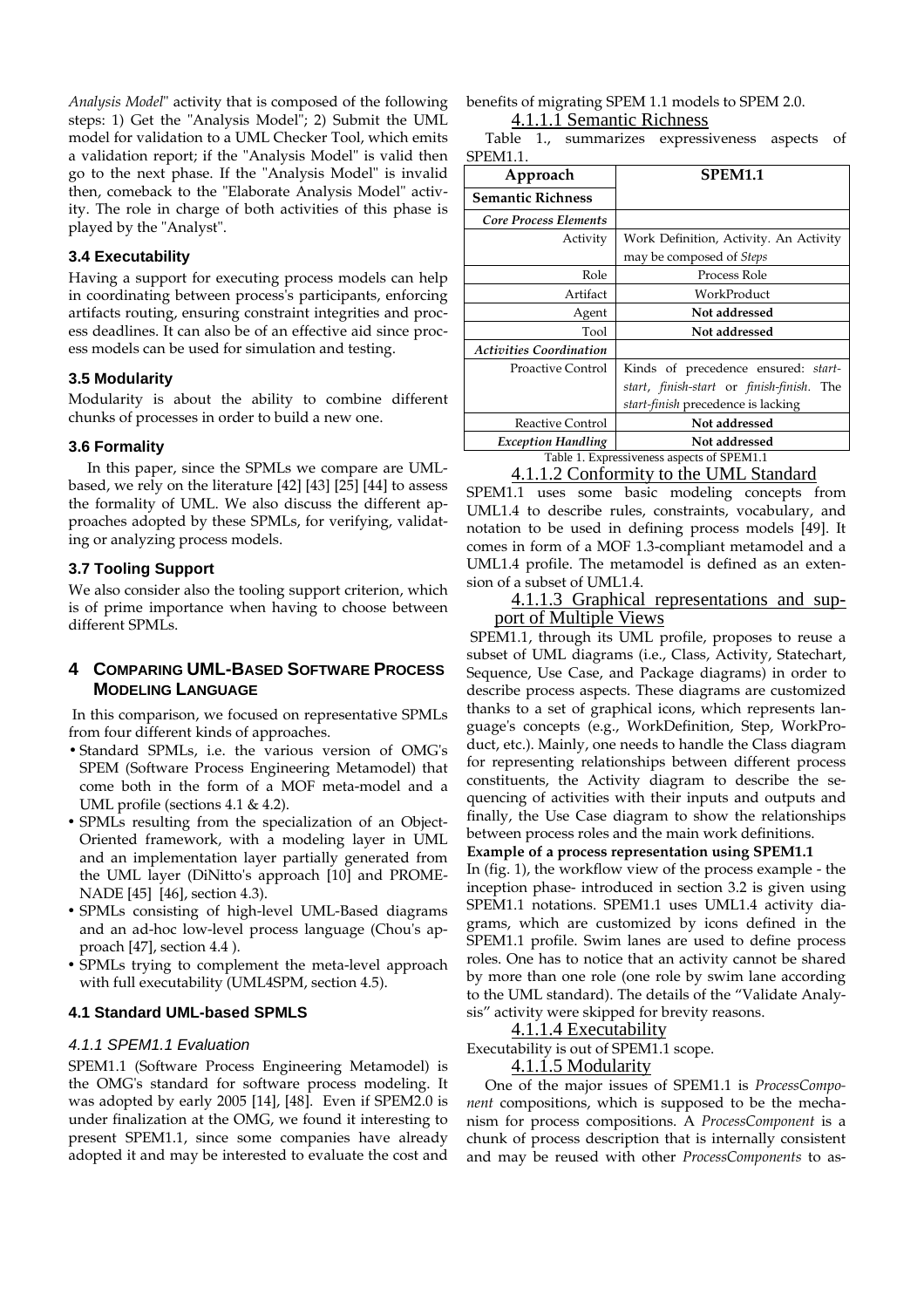semble a complete process. However, developers who want to combine two or more *ProcessComponents* in order to get one coherent process, have to carry out a manual *unification procedure* (i.e. renaming process elements). Indeed, to combine for instance two *ProcessComponents* P1 and P2, at least the output *WorkProducts* from P1 must be unified i.e., made identical with the *WorkProducts* inputs to P2. Other elements may possibly be unified in addition, such as *ProcessRoles*.



Figure 1. Representing a process example using SPEM1.1 notations. 4.1.1.6 Formality

Works dealing with formality in SPEM1.1 mainly attempt to address the numerous ambiguities and inconsistencies of the language by constraining the MOF metamodel. In [50], many of these ambiguities are identified. In [51], additionally to the identification of other inconsistencies, authors propose the use of OCL for a more rigorous specification of SPEM1.1's semantics.

#### 4.1.1.7 Tooling Support

Regarding the tooling support, we can mention the Rational Process Workbench (RPW) from Rational [52], IRIS Suite from Osellus [53], and SPEM Profile from Objecteering [54]. However, each of these tools proposes its own formalism for process model persistency. Thus, no model exchanges are possible between the various tools.

#### **Discussion**

To summarize, SPEM1.1 presents the advantage of being based upon UML, which makes it a good candidate for a large adoption since many people are familiar with the UML. However, SPEM1.1 has had a limited success within the industry. One of the obstacles was that the standard included many ambiguities. Another one was because SPEM1.1 process models were only contemplative models. No execution support was provided.

#### 4.1.2 SPEM2.0 Evaluation

SPEM2.0 comes with a new attractive vision. It consists in separating all the aspects, contents and materials related to a software development methodology from their possible instantiation in a particular process [55].

SPEM2.0 defines three compliance points. The first one

called "*SPEM Complete*" is dedicated to case tool providers who want to support the description of large-scale method libraries as well as process definitions that may reuse the method library contents. It contains all SPEM2.0 packages. The second compliance point is the "*SPEM Process with Behavior and Content*" and is dedicated to tool providers who are only interested in providing concepts for describing process models without referring to a particular method library (e.g., the Agile community). The last compliance point is the *"SPEM Method Content"* ; it is recommended for implementers who primarily focus on managing the documentation of development methods, techniques, and best practices.

|--|

| Table 2., summarizes expressiveness aspects of SPEM2.0: |                                               |  |  |  |  |  |
|---------------------------------------------------------|-----------------------------------------------|--|--|--|--|--|
| Approach                                                | <b>SPEM2.0</b>                                |  |  |  |  |  |
| <b>Semantic Richness</b>                                |                                               |  |  |  |  |  |
| Core Process Elements                                   | Depends on the Compliance point               |  |  |  |  |  |
|                                                         | used                                          |  |  |  |  |  |
| Activity                                                | Activity, Task Definition                     |  |  |  |  |  |
| Role                                                    | RoleUse, Role Definition                      |  |  |  |  |  |
| Artifact                                                | WorkProductUse, WorkProduct Defi-             |  |  |  |  |  |
|                                                         | nition                                        |  |  |  |  |  |
|                                                         |                                               |  |  |  |  |  |
| Agent                                                   | Not addressed                                 |  |  |  |  |  |
| Tool                                                    | <b>Tool Definition</b>                        |  |  |  |  |  |
| <b>Activities Coordination</b>                          |                                               |  |  |  |  |  |
| <b>Proactive Control</b>                                | Ensured thanks to the WorkSequence            |  |  |  |  |  |
|                                                         | concept. Kinds of precedence: start-          |  |  |  |  |  |
|                                                         | start, finish-start, finish-finish and start- |  |  |  |  |  |
|                                                         | finish                                        |  |  |  |  |  |
| Reactive Control                                        | Not addressed                                 |  |  |  |  |  |
| <b>Exception Handling</b>                               | Not addressed                                 |  |  |  |  |  |

# 4.1.2.2 Conformity to the UML Standard

SPEM2.0 comes in the form of MOF2.0-compliant metamodel that reuses UML2.0 Infrastructure [56] and UML2.0 Diagram Interchange specifications [57]. No concept from the UML2.0 Superstructure (Sp) [58] is reused. The standard comes also in form of a UML Profile where each element from the SPEM2.0 metamodel is defined as a stereotype in UML2.0 Sp.

#### 4.1.2.3 Graphical representations and support of Multiple Views

Since SPEM2.0 does not reuse UML2.0 Sp., it does not rely on the diagrams offered by UML. Instead, SPEM2.0 proposes a behavioral model for describing the workflow of the process using a set of icons defined in the SPEM2.0 profile. It also proposes kinds of proxy classes in order to link the process description with some external behavioral models defined in other formalisms such as BPMN [59], UML activity diagrams, etc. However, the standard is not clear about how to achieve this and states that this remains a tool's implanter responsibility. If many external behavioral models are used, it is up to the process modeler to ensure consistency between these models.

#### **Example of a process representation using SPEM2.0**

In SPEM2.0, different concepts are proposed for representing process elements. Their use mainly depends on the compliance point chosen by the process modeler for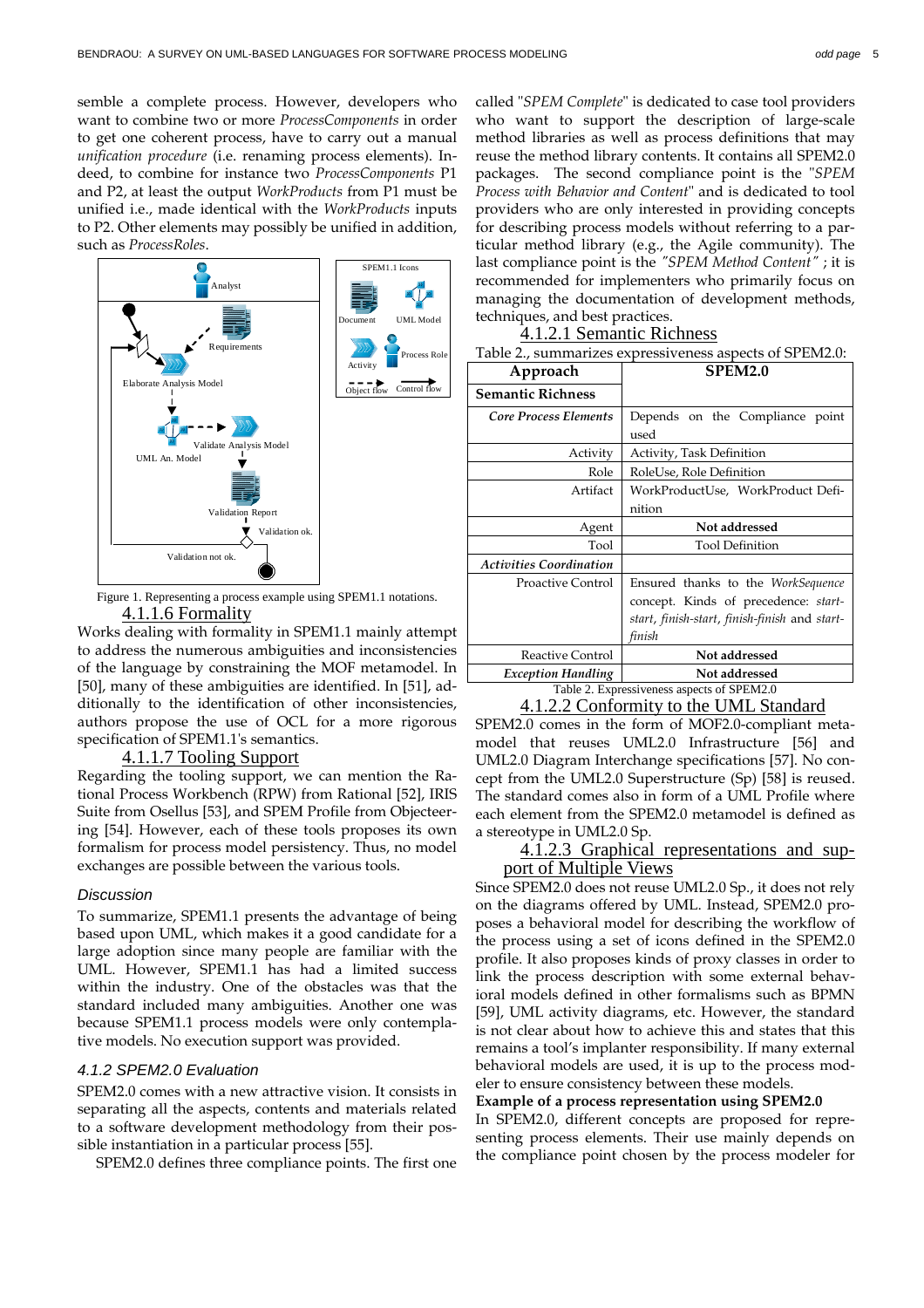modeling the process. For instance, if one is using the *"SPEM Process with Behavior and Content"* compliance point, she would be referring to artifacts used by process's activities as *"WorkProduct Uses"*. However, when using the *"SPEM Method Content"* compliance point and one is describing a method, she would refer to artifacts produced or consumed by a method's *Task Definitions* as *"WorkProduct Definition"*. Finally, if one is using *"SPEM Complete"*, she can use both *WorkProduct Use* and *Work-Product Definition*. The *WorkProduct Definition* would be used for documenting the artifact used by her method and the *WorkProduct Us*e would be used in her process model as a reference (pointer) to the *WorkProduct Definition* given in the instantiated method instead of describing again the artifact within the process model.





Figure 2. presents the description of the process example using the *"SPEM Process with Behavior and Content"* compliance point. Notice that using another compliance point, would imply the use of a different notation. The last alternative consists in using an external behavioral model such UML activity diagrams. In this case, the process representation would roughly resemble the one given in figure 1 (cf. section 4.1.1.2).

# 4.1.2.4 Executability

Even if process enactment was among the main requirements when the SPEM2.0 RFP was issued [60], the adopted specification does not actually address the enactment issue. Nevertheless, it clearly suggests two possible ways of enacting SPEM2.0 process models. The first option consists in mapping SPEM2.0 process models towards some project planning tools such as IBM Rational Portfolio Manager [61] or Microsoft Project [62]. While this approach maight be very useful for project planning it is not considered as process enactment. Project plans are used by project manager in order to estimate whether the process would be in schedule, whether more persons need to be assigned to process tasks, etc. There is no support for automatic task assignments to responsible roles, no automatic routing of artifacts, no automatic control on work product states and so on. The second option proposed by the standard is to transform SPEM2.0 process models into some business process execution formalisms such as BPEL [20]. Nevertheless, SPEM2.0 supposes that this task is tool implementer's responsibility. In [63], authors demonstrate the limit of such approach.

#### 4.1.2.5 Modularity

SPEM2.0 provides various mechanisms for reusing, extending and customizing process models and methods. At the *"SPEM Process with Behavior and Content"* compliance point, extension of process models is ensured thanks to the *Activity*'s *"Activity Use Kind"* property (enumeration). Depending on the value of the property, a process's activity 1) can extend an activity from another process; 2) can be extended by another process's activity or 3) completely replaces an activity in another existing process.

At the *"SPEM Method Content"* or *"SPEM Complete"* compliance points, the specification proposes mechanisms such as *Variability Element* and *Process Component*. The former allows not only for extending process's activities as in the *"SPEM Process with Behavior and Content"* compliance point but also to any metaclass inheriting the *Variability Element* abstract metaclass. This would allow a process model or contents of one method to redefine, reuse or replace another method's contents or process models. The detail of this mechanism is given in more detail in [55]. The latter, i.e., *Process Component*, is a means for defining a kind of reusable black box process identified by its ports (i.e., *Workproducts* inputs and outputs of the *Process Component*). Finally, the concept of *Method Plugin* is introduced. It makes it possible to organize method contents and processes in one independent and reusable plugin. A *Method Plugin* can extend many other *Method Plugins* and can be extended as well.

# 4.1.2.6 Formality

To deal with formality in SPEM2.0, some references propose to use a translational semantics approach. The approach consists in relying on a well-defined formalism to express semantics of a given language [64]. This enables the validation of SPEM2.0 process models by using model-checking techniques. For example, [65] used timed Petri nets to formally express SPEM2.0 process models. LTL (Linear Temporal Logic) formulae related to process model properties are then generated over the Petri nets and passed to a model-checker<sup>2</sup>. This allows checking some properties on the process such as: does every process's activity eventually start? Do all started activities eventually finish? Etc.

# 4.1.2.7 Tooling Support

Regarding the tooling support, an open source project called EPF (Eclipse Process Framework) [66], which was initially introduced for supporting the IBM's UMA method (Unified Method Architecture), is on the way to be fully compatible with SPEM2.0. A commercial version of this tool exists: the Rational Method Composer (RMC) tool [67]. Objecteering also proposes a commercial tool on top of both EPF and Microsoft Project called PRO3 [54]. Tool vendors aiming at a SPEM2.0 profile implementation

<sup>2</sup> TINA Model-Checker (TIme petri nets Analyser) at: http://www.laas.fr/tina/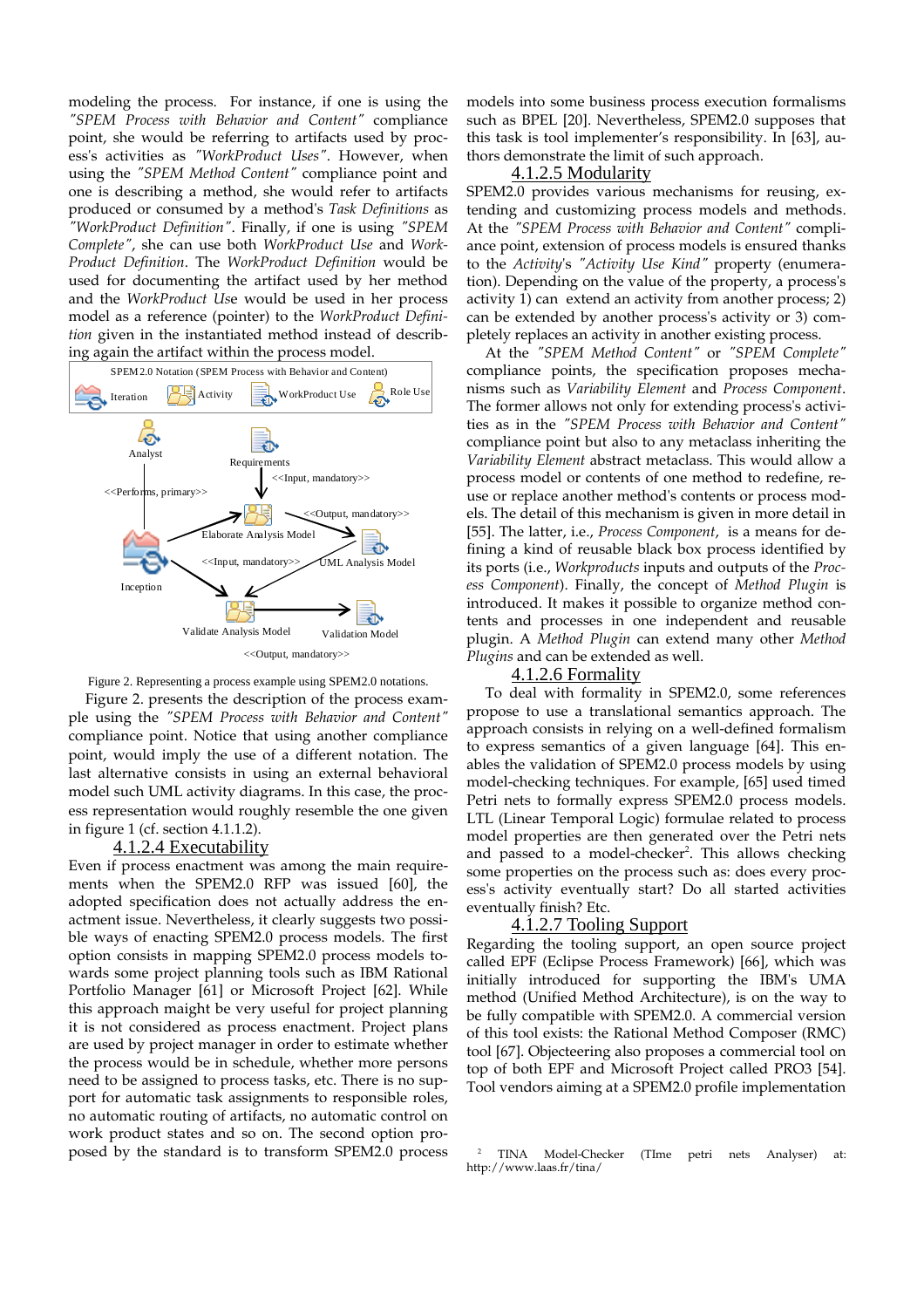still have to face the problem of defining the OCL constraints for the UML2.0 metamodel in order to respect the SPEM2.0 semantics. Indeed, the specification defined the profile but intentionally left the writing of OCL rules up to the profile implementers. The argument was that the semantic was already defined in the SPEM (MOF) metamodel.

#### **Discussion**

The main advance in the SPEM2.0 specification is the proposition of a clear separation between the contents of a method and its possible use within a specific process. However, with the introduction of extension mechanisms, compliance points and the notion of *Method Plugins*, the specification turns out to be very complex and hard to understand. Regarding executability, we saw that SPEM2.0 does neither provide concepts nor formalisms for executing process models. For modularity aspects, the standard proposes powerful mechanisms for extending process models and methods, which requires extensive implementation efforts in order to respect the semantics of all the proposed extension mechanisms.

#### **4.2 Framework Specialization Approaches**

In this Section, we investigate SPMLs resulting from the specialization of an Object-Oriented framework, with a modeling layer in UML and an implementation layer partially generated from the UML layer. We principally focus on DiNitto's approach [10], and then we briefly overview a variant of this approach called PROMENADE [45] [46].

#### 4.2.1 Di Nitto et al. Approach Evaluation

Di Nitto's et al. approach [10], aims at assessing the possibility of using a subset of UML1.3 [68] as an executable PML. It comprises two main phases. The first one consists in describing processes using UML diagrams. The second phase consists in translating these UML diagrams into code that can be enacted by the team's events-based workflow engine called OPSS (ORCHESTRA Process Support System) [69].

# 4.2.1.1 Semantic Richness

This approach uses UML1.3 diagrams as a high-level modeling language. There is no extension to the UML1.3 metamodel, no stereotyping or new concepts introduced. The approach uses a predefined class diagram to represent basic process constituents such as *Activity*, *Artifact*, *Agent*, etc. Table 3., summarizes expressiveness aspects of Di Nitto's approach:

#### 4.2.1.2 Conformity to the UML Standard

In this approach, process constituents are modeled as a specialization of a predefined UML1.3 class diagram that comprises classes used by the OPSS engine. These classes can be specialized by process modelers in order to adapt the predefined class diagram to a specific process. A process modeler willing to use OPSS has to start defining her own activity types, agent types, etc. by specializing the existing classes.

| Approach                       | Di Nitto's et al.                                   |  |  |  |
|--------------------------------|-----------------------------------------------------|--|--|--|
| <b>Semantic Richness</b>       |                                                     |  |  |  |
| <b>Core Process Elements</b>   | provided in terms of UML1.3 classes                 |  |  |  |
|                                | (Instances of the UML Class metaclass)              |  |  |  |
| Activity                       | Activity                                            |  |  |  |
| Role                           | Not addressed                                       |  |  |  |
| Artifact                       | Artifact                                            |  |  |  |
| Agent                          | Human Agent                                         |  |  |  |
| Tool                           | Software Agent                                      |  |  |  |
| <b>Activities Coordination</b> |                                                     |  |  |  |
| Proactive Control              | Use of UML1.3 sequence control flow                 |  |  |  |
|                                | for modeling <i>finish-start</i> precedence and     |  |  |  |
|                                | Join, Fork for modeling start-start                 |  |  |  |
| Reactive Control               | In state diagrams, events are used as               |  |  |  |
|                                | means to trigger transitions allowing               |  |  |  |
|                                | activity state changes                              |  |  |  |
| <b>Exception Handling</b>      | Possibility to define error states in state         |  |  |  |
|                                | diagrams                                            |  |  |  |
|                                | Table 3. Expressiveness aspects Di Nitto's approach |  |  |  |
|                                | 4.2.1.3 Graphical representations and sup-          |  |  |  |

 4.2.1.3 Graphical representations and support of Multiple Views

The UML diagrams used in this approach are activity diagrams for modeling the flow of work (called *Activity Graphs* in UML1.3), class diagrams to associate process concepts with concepts that are part of the OPSS engine. Each OPSS class has an associated state machine to describe the lifecycle of its instances. A precise and complete definition of these state machines is critical for process execution, since they encapsulate the process business rules. However, one has to notice one lack. There is no link between the activity and class diagrams. The approach does not define one activity diagram per class but one activity diagram for all classes representing an activity in the class diagram. Each class is represented by an action or a subactivity state in the activity diagram. Authors claim that the link between action or subactivity states defined in the activity diagram and classes defined in the class diagram is checked through name matching. However, this may work for one simple class diagram, but in case of combining many class diagrams to form one global process definition this may become complicated.

#### **Example of a process representation using Di Nitto's approach**

In order to represent a process using Di Nitto's approach one has 1) to specialize OPSS classes given in the predefined class diagram (fig. 3a), 2) to model the flow of work using activity diagrams (fig. 3b) and 3) to model state machines proper to each activity to define process business rules (not represented). Authors claim that using the composition relationship in the class diagram allows defining activities composed of many other activities, each activity having its own performer. However, this composition aspect cannot be reflected in the activity diagram. In the activity diagram, an action state (atomic action) or a subactivity state is realized by one and only one role materialized by the swim lane. Thus, representing a compound activity with each of its component activities having a different performer is impossible with UML activity diagrams.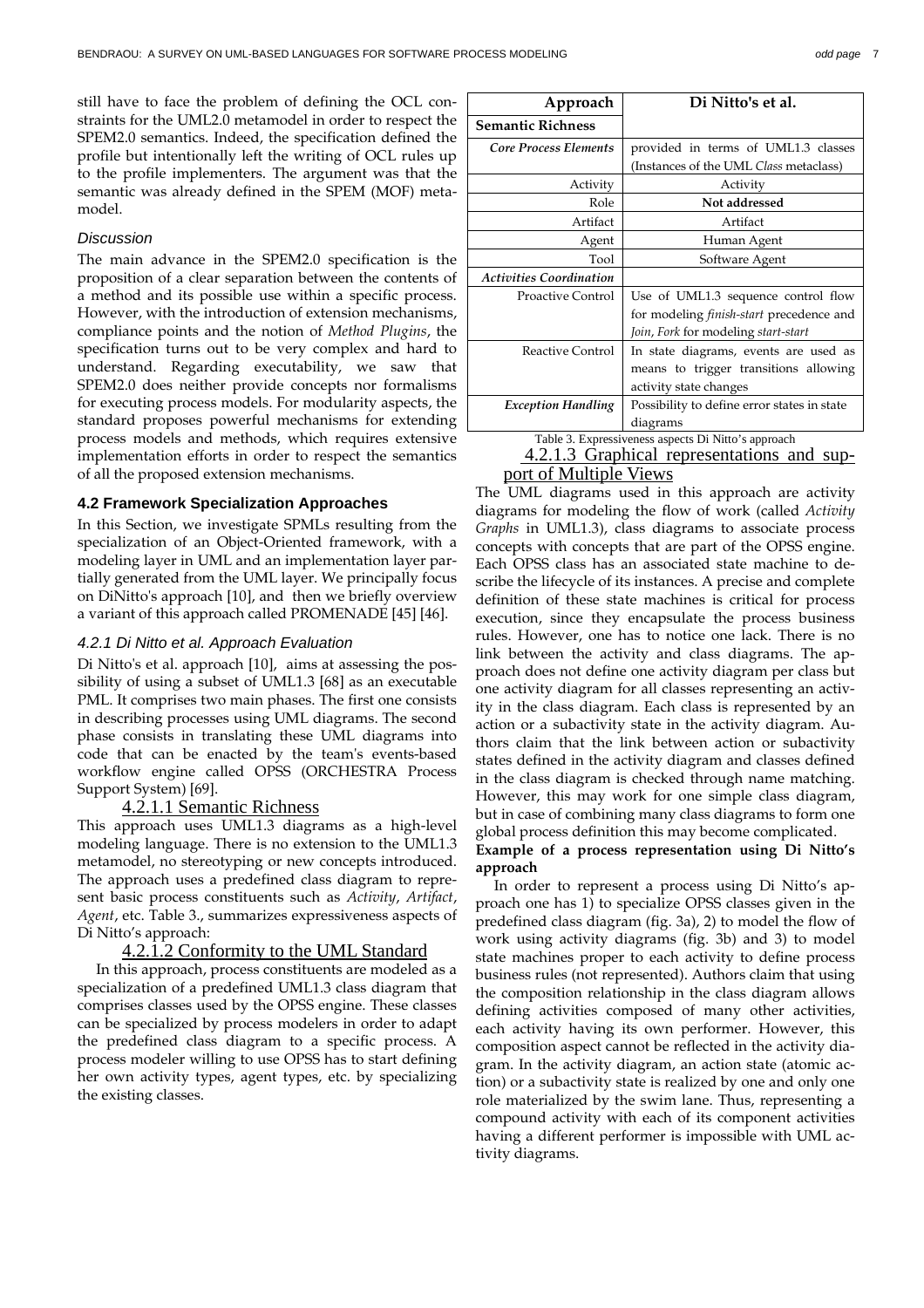

Figure 3. Representing a process example using DiNitto's approach.

4.2.1.4 Executability

To execute the process, all diagrams are used for generating the code. User-defined classes derived from predefined classes to describe specific elements of the process are translated into the corresponding Java classes, with their attributes, methods and associations as described in the UML class diagrams. The body of methods is defined according to the information provided by the corresponding state and activity diagram. However, the weak point in this translation is how precedence relationships (sequencing of activities) defined in the activity diagram are reported into the Java code. Unfortunately, the only reference to this by the authors is: *"relations represented in the activity diagrams are translated into Java code which manages such relations"* [10]. Another lack of this approach in terms of executability is that the code of new operations introduced in user-defined classes can only be inferred from the state diagram of the class. If the modeler does not provide enough information in the state diagram, the implementation of the operation is left incomplete.

# 4.2.1.5 Modularity

Modularity was not addressed in this approach.

#### 4.2.1.6 Formality

No approach is proposed for validating the process model. An operational semantics is given to process models consisting of class, activity and state diagrams, through a Java code generation.

#### 4.2.1.7 Tooling Support

Authors propose a code generator that transforms UML diagrams into Java code that is used as input of the OPSS workflow tool developed by the same team [69].

#### **Discussion**

The advantage of this approach is that process constituents can easily be defined by simply specializing a set of predefined classes provided by the approach in form of a UML class diagram. The flow of work is given in activity diagrams, while the lifecycle of each entity is defined by a state machine. However, we saw that the activity and class diagrams have no links with each other. The approach does not extend the UML language nor introduce new concepts. Process elements are simply instances of the UML *Class* metaclass, which means that they all have the same semantics and notation as the UML *Class* metaclass. Regarding execution, it is mostly based on how state diagrams defined by the user are precise enough and sound in order to enable a complete code generation and to allow process execution within OPSS. Otherwise, code has to be added manually. The weak point in the executability aspect remains how information defined in activity diagrams, state machines and class diagrams are integrated to generate the Java classes needed for the execution. Authors did not detail how this integration is realized. Modularity was not addressed by the approach.

#### 4.2.2 The PROMENADE Approach Evaluation

Promenade stands for (**PRO**cess-oriented **M**odelling and **EN**actment of software **DE**velopment). It is a software process modeling language defined in the context of the ComProLab project [45], [46] and is based on UML1.3 [68]. Since this approach follows the same principle as DiNitto's, we briefly present its main features, and we discuss its advantages and drawbacks regarding PML requirements.

To model a process using Promenade, one has to specialize the set of predefined classes provided by the approach. To define precedence between process's tasks, one has to define a precedence graph, which defines the order between all tasks of the process. Precedence rules are described using a declarative formalism, which is quite simple. However, authors do not specify how the precedence graph (including precedence rules) is to be integrated with the class diagram to form a complete process description.

For combining many processes (modularity), authors propose to make all process elements of the same type from the various processes, inherit from the same predefined classes defined by Promenade. However, to avoid name clashes, authors propose to rename manually all the classes that represent the same artifacts but that are called differently from one process into another. What makes the approach more complex is that the precedence graph has also to be modified accordingly. Finally, the approach does not provide any mechanism or way to execute Promenade process models; no tool was provided.

#### **4.3 Two Layers Approaches**

In the context of a research project financed by the National Science Council of Taiwan, Chou proposed a software process modeling language consisting of high-level UML1.4-based diagrams and a low-level process language [47]. While UML diagrams are used for process's participants understanding, the process language is used to represent the process - from UML diagrams – in a machine-readable format i.e., a program.

# 4.3.1 Chou's Approach Evaluation

4.3.1.1 Semantic Richness

Table 4., summarizes expressiveness of the approach: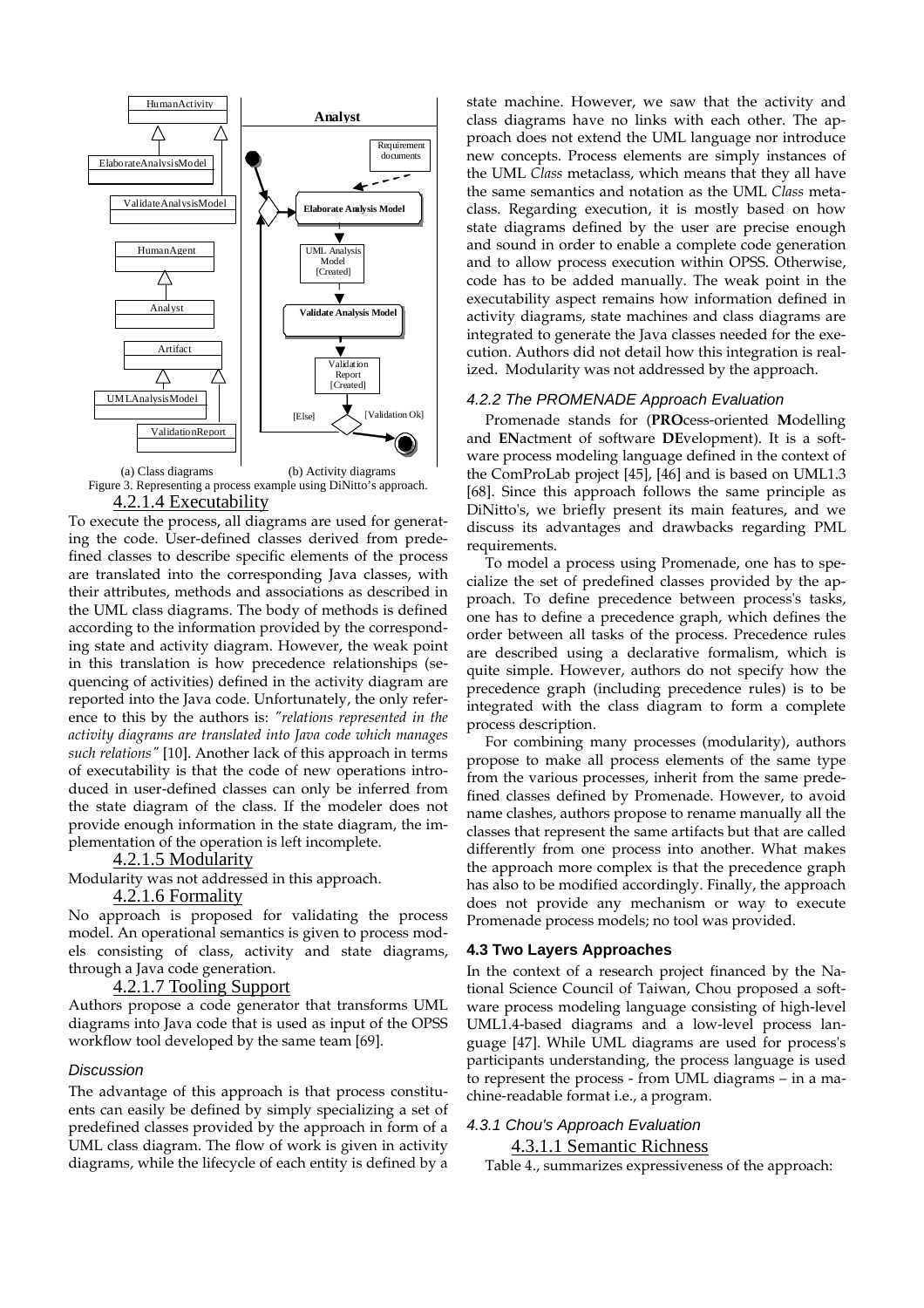| Approach                       | Chou's Approach                                 |  |
|--------------------------------|-------------------------------------------------|--|
| <b>Semantic Richness</b>       |                                                 |  |
| <b>Core Process Elements</b>   | provided in terms of UML1.4 classes             |  |
|                                | (Instances of the UML Class metaclass)          |  |
| Activity                       | Activity                                        |  |
| Role                           | Not addressed                                   |  |
| Artifact                       | Document                                        |  |
| Agent                          | Not addressed                                   |  |
| Tool                           | Tool                                            |  |
| <b>Activities Coordination</b> |                                                 |  |
| Proactive Control              | Ensured thanks to UML Activity se-              |  |
|                                | <i>quence</i> for modeling finish-start. Use of |  |
|                                | fork and join elements for modeling             |  |
|                                | start-start                                     |  |
| Reactive Control               | Use of events and exception handlers            |  |
| <b>Exception Handling</b>      | Exception Handlers are represented as           |  |
|                                | activities in AD and as operations in           |  |
| ----                           | the code<br>$\mathbf{r}$                        |  |

#### Table 4. Expressiveness aspects Chou's approach 4.3.1.2 Conformity to the UML Standard

The language does not extend UML to define a new language for process modeling. Rather, it proposes to reuse UML1.4 activity and class diagrams. These diagrams represent the high-level part of the language. At the lower level, the author uses a proprietary object-oriented language for representing the process as a program.

# 4.3.1.3 Graphical representations and support of Multiple Views

The author proposes the use of two diagrams called *Pactivity* diagram and *P-class* diagram. These diagrams are respectively based on a subset of the UML1.4 *Activity* and *Class* diagrams [70]. The P-activity diagram is used to model activities, their sequencing and synchronization, events and exception handlers. The P-class diagram is used to model products, roles, tools, schedules, budgets and their relationships. All these elements are in fact represented as UML classes with attributes and operations. However, there is no link between the two diagrams. They are just used for the process comprehension.

# **Example of a process representation using Chou's approach**

 As in Di Nitto's approach, Chou uses class diagrams to model process constituents and activity diagrams to model the flow of work. Thus, the representation of the process example will be the same as the one given in figure 3, section 4.2.1.2. At the lower level, the process modeler has to manually write the process program using Chou's OO process language.

# 4.3.1.4 Executability

While the P-class and P-activity diagrams are provided as a means to reason about the process, the approach does not provide an automatic generation of process programs from these diagrams towards the proprietary process execution language defined by the author. The process program has to be implemented by developers according to what is defined within the diagrams.

4.3.1.5 Modularity Modularity is not addressed by the author.

4.3.1.6 Formality

No approach for process model validation is proposed. UML diagrams used for modeling processes and process programs used for process enactment are completely independent one from one another.

# 4.3.1.7 Tooling Support

No prototype is provided by the author.

# **Discussion**

In Chou's approach, process constituents are represented as instances of the UML *Class* metaclass, which might not fit the semantics of software process constituents. One drawback of this approach is the lack of automatic generation of process programs from P-x diagrams, which requires a complete rewriting of the process by developers mastering the proprietary OO language the author proposes. Any addition to the P-class diagram imposes the coding of a new class and most of all, its linking with the other process classes.

# **4.4 Combining meta-modeling and executability**

The UML4SPM language was developed in the context of the ModelWare [71] and ModelPlex [72] European projects. It allows the definition of process models which can be simulated and executed straightforwardly and without any transformation step thanks to the *Execution Model approach* [50] [73].

# 4.4.1 UML4SPM Evaluation

4.5.1.1 Semantic Richness

Table 5.summarizes expressiveness aspects of UML4SPM:

| Approach                       | <b>UML4SPM</b>                                                                                                                                                              |  |  |  |
|--------------------------------|-----------------------------------------------------------------------------------------------------------------------------------------------------------------------------|--|--|--|
| <b>Semantic Richness</b>       |                                                                                                                                                                             |  |  |  |
| <b>Core Process Elements</b>   |                                                                                                                                                                             |  |  |  |
| Activity                       | Software Activity                                                                                                                                                           |  |  |  |
| Role                           | Responsible Role                                                                                                                                                            |  |  |  |
| Artifact                       | WorkProduct                                                                                                                                                                 |  |  |  |
| Agent                          | Agent and Team                                                                                                                                                              |  |  |  |
| Tool                           | Tool                                                                                                                                                                        |  |  |  |
| <b>Activities Coordination</b> |                                                                                                                                                                             |  |  |  |
| Proactive Control              | Ensured thanks to the combination of<br>control flow, object flow, Invocation<br>Actions and control nodes. Only the<br><i>start-finish</i> precedence relation is lacking. |  |  |  |
| Reactive Control               | Ensured through events (Message,<br>Change and Time events) and actions<br>( <i>AcceptEvent</i> and <i>SendSignal</i> actions)                                              |  |  |  |
| <b>Exception Handling</b>      | Use of RaiseExceptionAction and Excep-<br>tionHandler concepts<br>Table 5. Expressiveness aspects UML4SPM                                                                   |  |  |  |

4.4.1.2 Conformity to the UML Standard

UML4SPM comes in form of a MOF2.0-compliant metamodel. It contains two packages: (1) the *UML4SPM Process Structure* package, which contains the set of primary process elements; and (2) the *UML4SPM Foundation* package, which contains the subset of UML2.0 concepts extended by these process elements.

# 4.4.1.3 Graphical representations and support of Multiple Views

In UML4SPM, *Activity* diagrams are used to model the sequencing of *Software Activities* and *WorkProducts* ex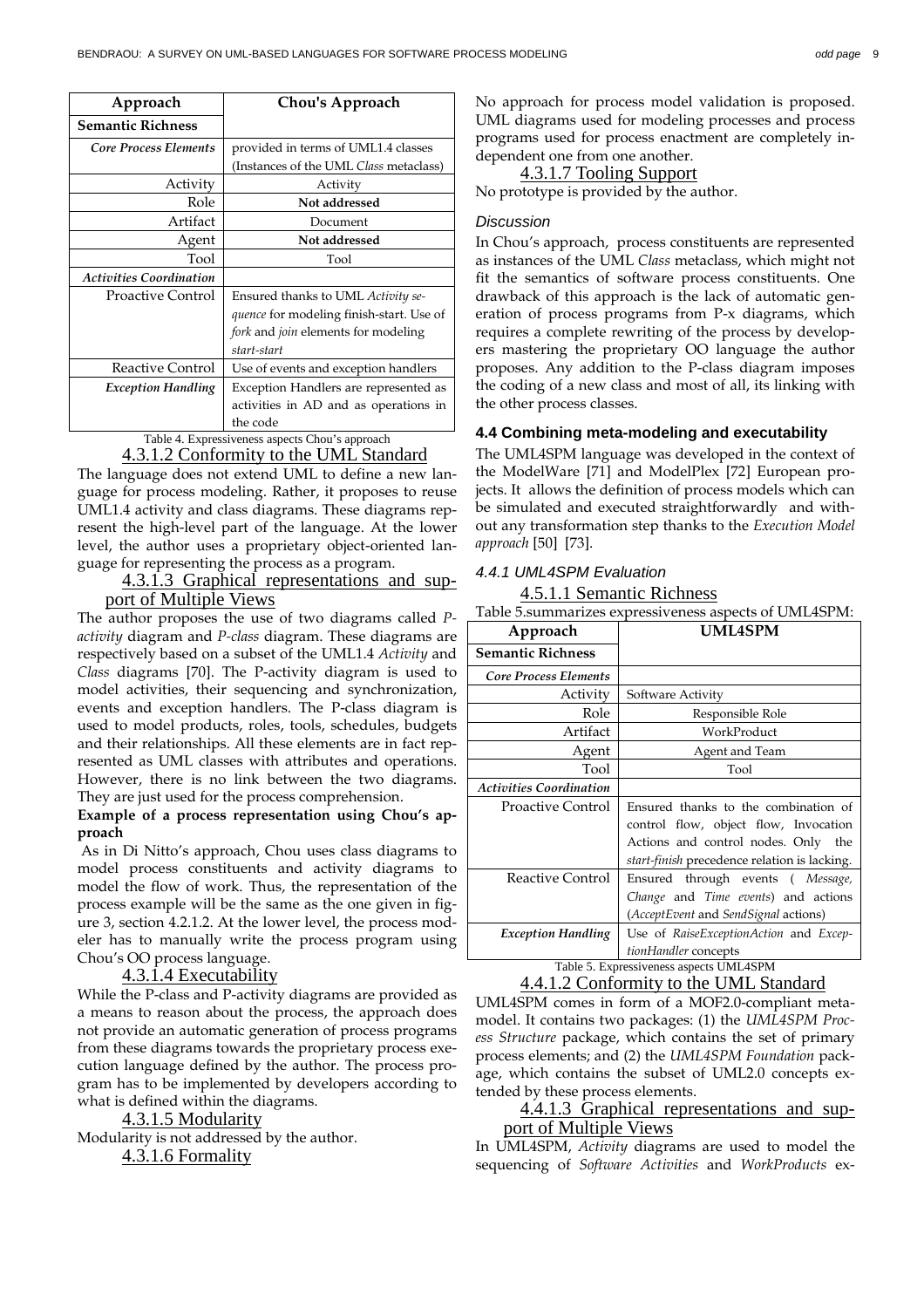change between *Actions*. It is considered as the principal diagram and describes the process flow of work and the different roles involved in the process. This diagram is used for comprehension and training purposes. It is also the source of the process execution support.

#### *Example of a process representation using UML4SPM*

In order to be more intuitive, the UML2.0 Activity notation was slightly enriched in order to take into account some features proper to software process modeling. Main additions - not all presented in the diagram, figure 4- concern the ability to express extra information within the activity notation, such as roles, pre and post conditions, priority of the activity, its complexity, whether it is human (H) or machine oriented (M), accepted and triggered events, exception handlers, and so on. It is important to note that this extension does not affect the comprehension of people familiar with the use of UML2.0 Activity diagrams. The difference with UML1.x activity diagrams is that in figure 4., the *"Elaborate Analysis Model"* is not an activity but a *CallBehaviorAction* that, thanks to the complete arrow symbol, synchronously calls the *"Elaborate Analysis Model"* activity defined in another diagram. The complete notation of UML4SPM is given in [74].



Figure 4. Representing a process example using UML4SPM

#### 4.4.1.4 Executability

For executing UML4SPM process models, two approaches have been explored. The first one consists in reusing business process execution engines by mapping UML4SPM models towards BPEL [20]. Mapping rules and a prototype were defined in [63]. The second approach consisted in developing an operational semantics with an explicit *Execution Model* for UML4SPM. Each element of the UML4SPM metamodel is provided with an *eval* function that directly describes its effect on the *Execution Model*. Then, a UML4SPM process model can be executed straightforwardly without any transformation steps. The only condition is that process models are wellformed. The authors provide a Java implementation of the *Execution Model*. More details on the UML4SPM *Execution Model* can be found in [74].

# 4.4.1.5 Modularity

To compose a new *Software Activity* from other *Software Activities* one can take advantage of the flexibility offered by the UML2.0 *CallBehaviorAction*. The *CallBehaviorAction* allows two *Activities* to be interconnected in a practical way. The advantage of this construct is that behaviors are invoked as methods in classical programming languages. This way, modellers do not have to carry out the *unification* of *Software Activities* inputs and outputs (i.e., making their names identical). *CallBehaviorAction* being a *CallAction,* casting of parameters is done implicitly when activities are invoked thanks to the abstraction given by the UML *InputPins* and *OutputPins* concepts.

#### 4.4.1.6 Formality

UML4SPM mainly reuses UML2.0 activity diagrams as a basis for software process modeling. A definition of the formal semantics of UML2.0 Activity diagrams was provided by many works in the literature [26], [27] and [28]. Most approaches consisted in mapping activity diagram concepts into Petri nets in order to perform model analysis and verification. These techniques have already been used to verify SPEM2.0 process models, so they could be reused for UML4SPM [65].

If we consider that the result of transforming UML4SPM models into BPEL is the actual definition of the process, then verification needs to be applied on BPEL process descriptions. Like for activity diagrams, many efforts have been made in order to define a formal semantics to BPEL. Most of them use the ASM formalism (Abstract State Machine), which seems to be the more appropriate for achieving correctness and completeness of the dynamic behaviours of the language [75] [76]. Others rely on Petri nets for static analysis of BPEL descriptions [77] [78].

# 4.4.1.7 Tooling Support

Authors propose a UML4SPM editor and an interpreter, both integrated into the Eclipse development environment. The editor is automatically generated from the UML4SPM metamodel, which adds a degree of flexibility in case of the evolution of the language. The interpreter comes in form of Java classes representing the UML4SPM *Execution Model*. UML4SPM process models once edited can straightforwardly be executed within the same environment and it is completely transparent to the process modeler. The prototype can be downloaded at [74].

#### Discussion

For people who are not familiar with the newly defined UML2.0 standard, it may take quite a long time to get familiar with the use of UML2.0 control nodes, events, pins, actions and so on. This can then hamper the use of the UML4SPM language. However, UML4SPM proposes to deal with one kind of diagram (i.e. Activity diagrams) for modeling and executing software processes. The approach proposes two ways of supporting process enactment and simulation. The first one relies on a mapping into BPEL while the second one enables the production of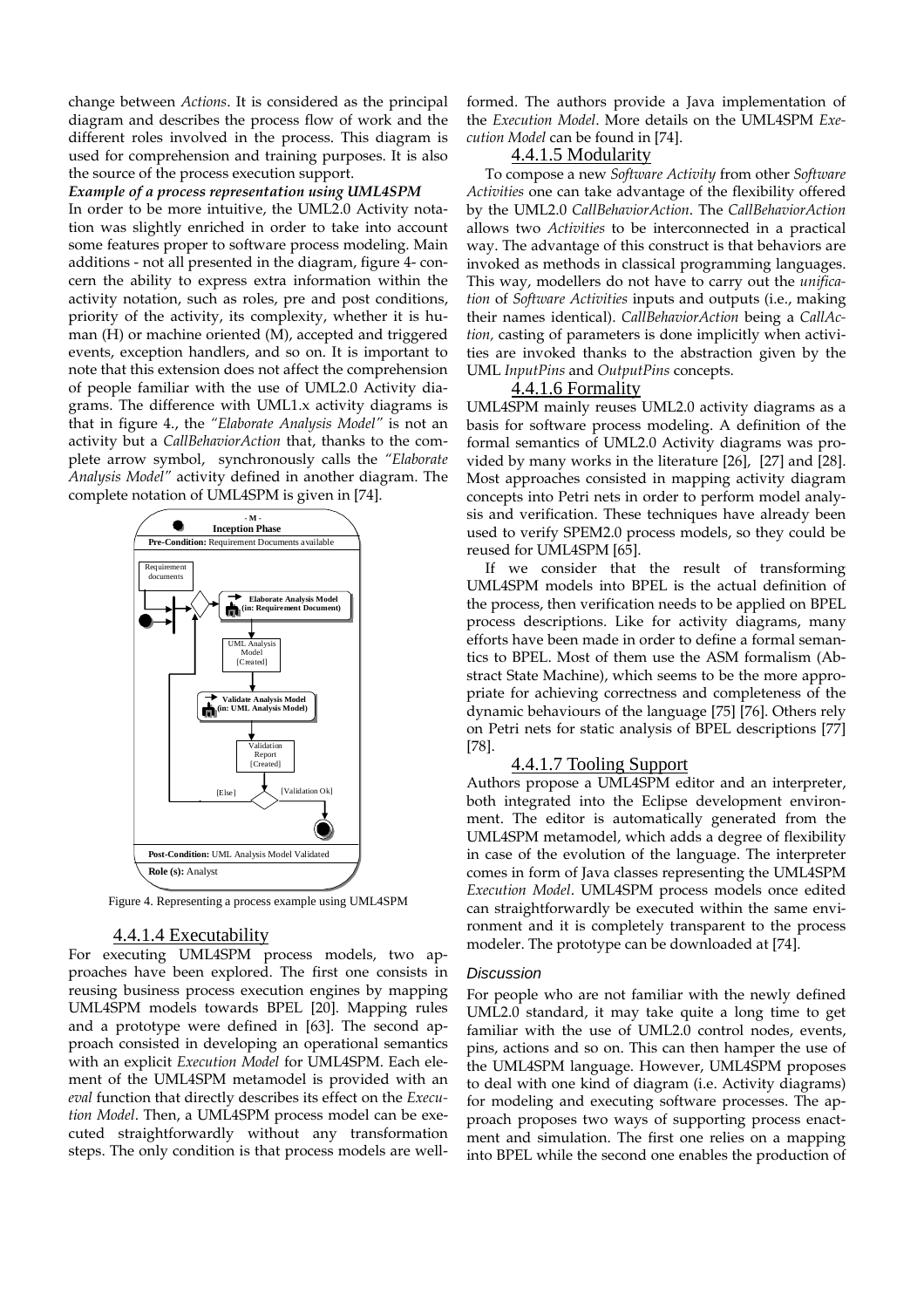executable software process models through the *Execution Model* approach. Finally, *modularity* is addressed thanks to *CallBehaviorActions*. This is fully automated when auxiliary software activities (i.e., activities with their *isInitial* property set to false) are added to a main process (i.e. a software activity having its *isInitial* property set to true). However, in case of composing different processes having all their *isInitial* property set to true, one of them have to be designated as the main process and the *isInitial* property of the remaining ones have to be set to false.

# **5 COMPARATIVE EVALUATION**

The aim of this section is to discuss the merits and limits of each of the studied approaches and to answer some of the questions raised in the introduction of this paper.

#### *Which approach best fits my needs?*

In the previous sections, we evaluated UML-based approaches for modeling software processes. Each one addressing different process aspects, it is not possible to nominate the *universally best* approach. However, herein we summarize some of the observations we made while comparing the different systems according to the PML requirements. This may help in choosing the most suitable approach with respect to project and team specific needs.

To give a summary picture of this comparison, we propose to rate approaches with respect to PML requirements with the following values: "0" when a requirement is not supported by the approach, "1" when it is partially supported, and "2" when it is fully. For composite requirements such as "*semantic richness"*, the same notation is applied for each of its components, and combined as follows: "0"if all the components of the composite requirement are rated at " $0$ ", "2" if all the components of the composite requirement are rated at "2", and "1" otherwise.

While being quite partial and subjective, this evaluation makes it easier for a decider to identify the language answering her expectations. Of course, the reader still needs to refer to the detailed review given in this paper and to the original work of approach's authors in order to evaluate more precisely the potential of each system. This is particularly true when two or more approaches have the same rate for an atomic requirement (i.e. not composed of other requirements). As an example, all the approaches have the rate 2 for the "*Conformity to the standard*" and "*Graphical representations and support of multiple views*" requirements. In case where all the approaches have the same rate for a composite requirement, then the reader is encouraged to look at the rate of the components of this requirement in order to have a more precise evaluation.

The result of evaluating the reviewed approaches is given in table 6. In case where an approach obtains the highest rate regarding a requirement (i.e. 2), this is highlighted by making the rate **bold**. Hereunder, for each requirement, we discuss the contribution of each approach and we identify the most adequate approaches with respect to it.

#### **Semantic richness**

Most approaches feature all common process elements except the notion of *Agent*, which is lacking in three approaches out of six (SPEM1.1, SPEM2.0 and Chou's approaches). *Exception handling* is also missing in all the approaches except Chou's and UML4SPM ones. *Proactive control* is more widely supported than *Reactive contro*l, which in most cases is provided by means of events modeled within state diagrams. SPEM1.1 & SPEM2.0 do not feature *Reactive Control* at all. Table 6 gives a summary of the semantic richness capabilities of each approach. According to this summary, UML4SPM followed by Di Nitto's and Chou's approaches are those that provide more capabilities regarding the expressiveness requirement while SPEM1.1 is the less expressive one.

#### **Executability**

Regarding executability, Chou's approach consists in manually rewriting the process program from the UML diagrams in order to execute the process. Di Nitto's approach consists in generating code from the three UML1.3 diagrams used for describing the process (i.e., *Activity*, *Class* and *State Machine*). However, no information is given about how process aspects (i.e., activity sequencing, events, actions, class's operations and attributes) defined in these diagrams are translated and integrated into the Java code. UML4SPM proposes two approaches for executing process models. The first one promotes the reuse of existing BPEL process engines, but it requires a configuration phase. The second one makes it possible to execute and to simulate process models straightforwardly, without any transformation of configuration step, based on the notion of *Execution Model*. However, the current UML4SPM process engine still does not integrate all the utilities related to resources allocations and management. Looking at the summary table, we can see that Di Nitto's approach and UML4SPM are the only approaches that provide an automatic execution support for process models while Chou's approach still requires hand-coding the process in order to execute it. SPEM1.1, SPEM2.0 and Promenade do not offer any execution support.

#### **Conformity to the UML standard**

Three of the six approaches we discussed (i.e., Di Nitto et al., Promenade and Chou approaches) do not define new concepts nor extend UML metamodel ones. They simply provide a predefined UML class diagram for defining main process constituents (i.e., *Activity, Role, Artifact, Agent or Tool*) in terms of instances of the UML1.x *Class* metaclass (i.e., simple UML classes). Thus, these process elements do not have specific semantics and notations: they borrow them from the UML *Class* metaclass. SPEM1.1, SPEM2.0 and UML4SPM are the only SPMLs that provide a set of concepts with their own semantics and notations through metamodel and profiling mechanisms instead of simply using UML diagrams. SPEM2.0 redefines many concepts from scratch instead of simply reusing them from the UML2.0 activity and action packages. SPEM1.1 makes quite a good trade-off. It offers simple concepts through a MOF metamodel extending UML1.4 concepts. Still, all the approaches conform to the UML standard in one way or another, which justifies the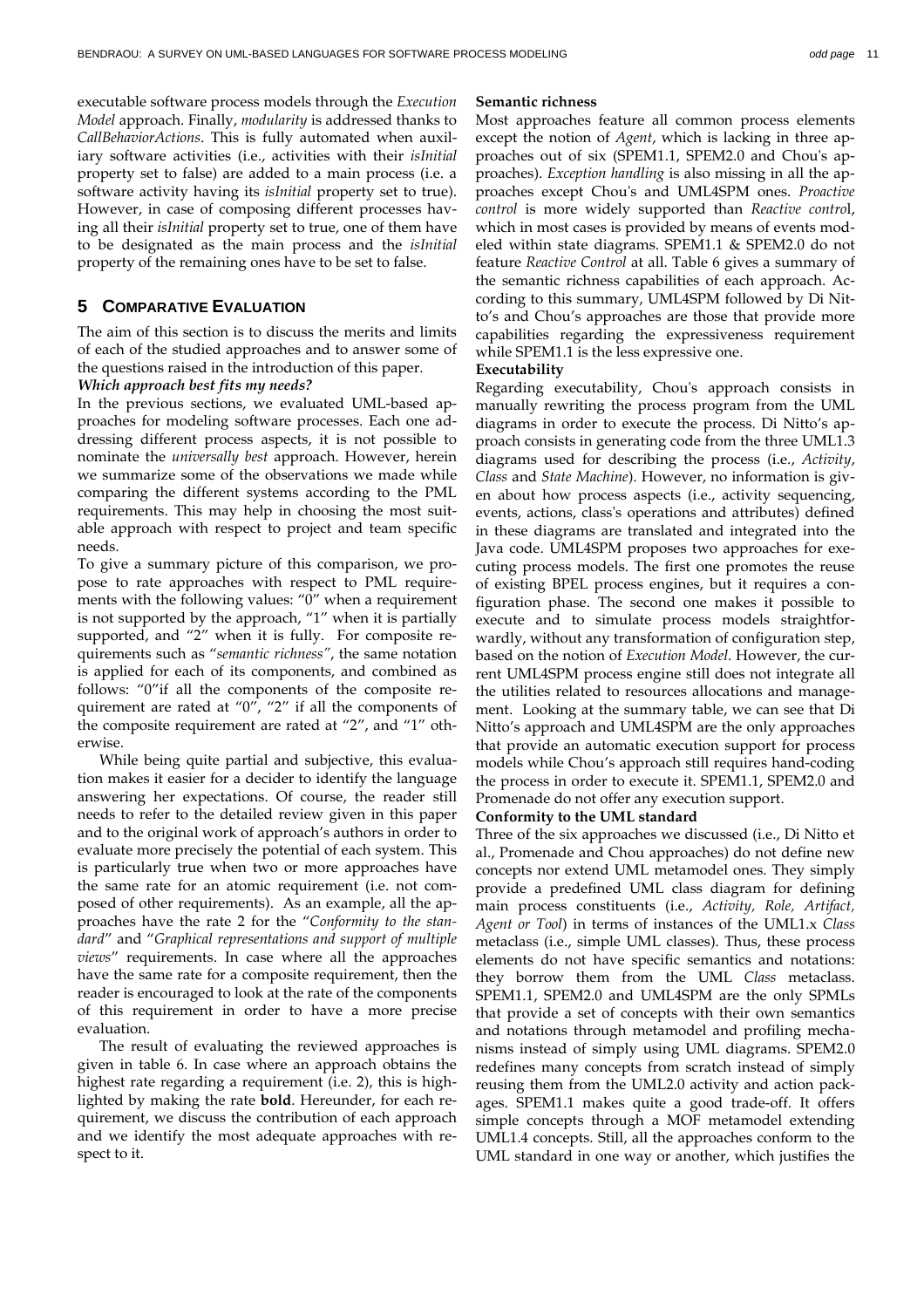#### rate 2 for all the systems in the evaluation table. **Graphical Representations and Support of Multiple Views**

The activity diagram remains the most used diagram in all the approaches for representing the process workflow except in SPEM2.0. The Di Nitto, SPEM1.1, Chou and Promenade approaches use extensively the class diagram in order to represent basic process elements and their relations. Additionally, Di Nitto's approach uses state machines in order to represent process element's lifecycles. SPEM2.0 does not rely on UML diagrams for representing processes but provides a behavioral diagram based on a set of proprietary notations. UML4SPM uses mainly the activity diagram

# **Modularity**

SPEM2.0 provides a range of mechanisms for extending and combining chunks of process and method descriptions, which justifies its highest rate in the evaluation table. SPEM1.1 approach for composing process models uses on a name-based unification procedure (i.e. renaming process elements) and presents some limitations as discussed in section 4.1.1.4. UML4SPM is also weak in offering a completely automated solution for composing different processes. Modularity is not supported by the remaining approaches.

# **Formality**

Formality is the main weakness of most of the approaches. We saw that most of them do not provide a built-in formal semantics. Still, model-checking techniques can be used in order to verify some properties of the process. This is can be done for instance in the case of SPEM1.1, SPEM2.0 and UML4SPM by translating process descriptions into Petri nets (the semantics then being in the translation). In Di Nitto's, Promenade, and Chou's approaches, the process description is scattered in different and independent diagrams, which makes it difficult to ensure process consistency.

# **Tooling Support**

Finally, regarding the *Tooling Support*, only the industrial standards (i.e., SPEM1.1 and SPEM2.0) have some wellsupported implementations. This justifies the rate 2 in the evaluation table. However, the standard implementation differs among tools and process models are stored in proprietary formats, making process model exchanges quite impossible. In Di Nitto's, Chou's and UML4SPM approaches, prototypes do exist but we had access to the UML4SPM process engines only. No tool or prototype does exist for Promenade.

# **6 CONCLUSION**

This paper provided an extensive overview of predominant UML-based languages for software process modeling. We have framed a set of requirements for process modeling language designs. This set of requirements has been used as a basis for the evaluation and the comparison between the various approaches. Beyond providing a detailed comparison, we also evaluated the suitability of UML as a process modeling language and we highlighted its advantages as well as its drawbacks. We showed that whilst UML offers a high potential regarding understandability – using graphical representations and expressiveness, it still fails in offering executable and formal process models. We also saw how the studied approaches reuse UML as a building block for modeling software processes and how each of them tried to overcome UML limits by offering its own solutions. Each approach providing a different set of capabilities and ways to address process modeling issues (e.g., standardization, reuse, execution, expressiveness, etc.), it remains up to project managers, according to the result of this evaluation, to choose the approach that best fits their expectations.

| Approaches                                                               | <b>SPEM1.1</b> | <b>SPEM2.0</b> | Di Nitto's     | Promenade | Chou's   | <b>UML4SPM</b> |
|--------------------------------------------------------------------------|----------------|----------------|----------------|-----------|----------|----------------|
| Requirements                                                             |                |                | et al.         |           | Approach |                |
| <b>Semantic Richness</b>                                                 | 1              | 1              | 1              |           |          |                |
| Process Elements                                                         |                |                |                |           |          |                |
| Proactive Control                                                        |                | $\overline{2}$ |                |           |          |                |
| Reactive Control                                                         | $\mathbf{0}$   | $\Omega$       | $\overline{2}$ |           |          |                |
| <b>Exception Handling</b>                                                | $\mathbf{0}$   | $\Omega$       |                | $\Omega$  | っ        |                |
| <b>Conformity to UML</b>                                                 | 2              | 2              | n              | 2         | 2        |                |
| <b>Graphical Representations and</b><br><b>Support of Multiple Views</b> | າ              |                | 2              |           | 2        |                |
| Executability                                                            | $\Omega$       | $\Omega$       | $\mathcal{P}$  | $\Omega$  |          | 2              |
| Modularity                                                               |                | $\mathbf{2}$   | $\Omega$       |           |          |                |
| Formality                                                                |                |                | $\Omega$       |           |          |                |
| <b>Tooling Support</b>                                                   |                |                |                |           |          |                |

Table 6: Summary of the evaluation of UML-Based approaches with regard to PML Requirements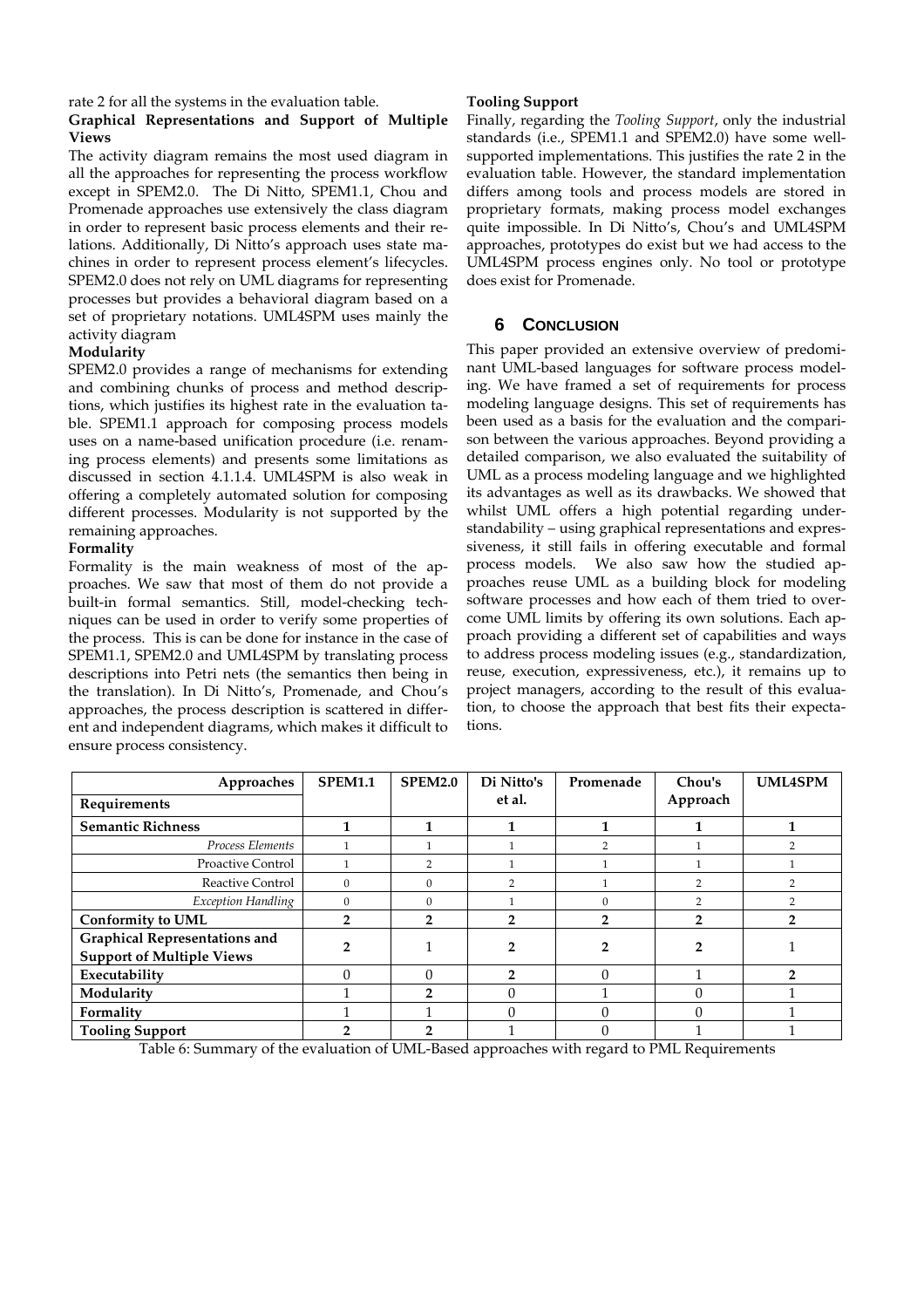#### **REFERENCES**

[1] S. M. Sutton Jr., P. L. Tarr, and L. J. Osterweil, *An Analysis of Process Languages, CMPSCI Technical Report 95-78*, University of Massachusetts, 1995.

[2] C. Montangero, J. C. Derniame, B. A. Kaba *et al.*, "The software process: Modelling and technology," *Lecture Notes In Computer Science; ,* vol. 1500, pp. 1-14, 1999.

[3] ANSI/IEEE, *IEEE Standard for Software Verification and Validation Plans*, The Institute of Electrical and Electronics Engineers, Inc., 1987. [4] S. M. Sutton Jr., D. Heimbigner, and L. J. Osterweil, "APPL/A: a language for software process programming," *ACM Trans. Softw. Eng. Methodol.,* vol. 4, no. 3, pp. 221-286, 1995.

[5] J. Lonchamp, "A structured conceptual and terminological framework for software process engineering," in Proceedings of the 2nd International Conference on Software Process, Los Alamitos, CA, 1993, pp. 41-53.

[6] F. Ruiz-Gonzalez, and G. Canfora, " Software Process: Characteristics, Technology and Environments " *UPGrade, The European Journal for the Informatics Professional,* vol. 5, pp. 6-10, 2004.

[7] G. E. Kaiser, N. S. Barghouti, and M. H. Sokolsky, "Preliminary experience with process modeling in the MARVEL software development environment kernel," in Proceedings of the 23rd Annual Hawaii International Conference on System Sciences, Hawaii, USA, 1990, pp. 131-140. [8] S. Bandinelli, A. Fuggetta, and C. Ghezzi, "Software Process Model Evolution in the SPADE Environment," *IEEE Trans. Soft. Eng.,* vol. 19, no. 12, pp. 1128-1144, 1993.

[9] R. Conradi, M. L. Jaccheri, C. Mazzi *et al.*, "Design, Use and Implementation of SPELL, a language for Software Process Modelling and Evolution," in Proceedings of the 2nd European Workshop on Software Process Technology, 1992, pp. 167-177.

[10] E. Di Nitto, L. Lavazza, M. Schiavoni *et al.*, "Deriving executable process descriptions from UML," in Proceedings of the 24th International Conference on Software Engineering, Orlando, Florida, 2002, pp. 155-165.

[11] B. Henderson-Sellers, and C. A. González-Pérez, "A Comparison of Four Process Metamodels and the Creation of a New Generic Standard," *Information and Software Technology,* vol. 47, no. 1, pp. 49-65, 2005. [12] A. Finkelstein, J. Kramer, and B. Nuseibeh, *Software process model-*

*ling and technology*: Advanced Software development Series, John Wiley & Sons Inc, 1994. [13] OMG, *"Workflow Management Facility Specification v1.2", OMG* 

*document formal/00-05-02, at http://www.omg.org/spec/WfMF/*, 2000. [14] OMG, *SPEM1.1, "Software Process Engineering Metamodel", OMG document formal/05-01-06, at http://www.omg.org/cgi-bin/doc?formal/05- 01-06/*, 2005.

[15] M. Dumas, and A. ter Hofstede, H. M. , "UML Activity Diagrams as a Workflow Specification Language," in Proceedings of the 4th International Conference on The Unified Modeling Language, Modeling Languages, Concepts, and Tools, 2001, pp. 76-90.

[16] W. Van der Aalst, A. ter Hofstede, B. Kiepuszewski *et al.*, " Workflow patterns," *Journal of Distributed and Parallel Databases,* vol. 14, no. 3, pp.  $5 - 51$ , 2003.

[17] S. White, "Process modeling notations and workflow patterns," *Workflow Handbook 2004*, L. Fischer, ed., pp. 265–294, FL, USA: Future Strategies Inc., Lighthouse Point, 2004.

[18] S. Jablonski, and C. Bussler, *Workflow Management: Modeling Concepts, Architecture and Implementation*, London,UK.: Thomson Computer Press, 1996.

[19] P. Wohed, W. van der Aalst, M. Dumas *et al.*, "Pattern-based analysis of UML activity diagrams," in Proceedings of the 25th International Conference on Conceptual Modeling (ER'2005), Klagenfurt, Austria, 2005, pp. 63-78.

[20] OASIS, *Web Services Business Process Execution Language Version 2.0. Working Draft. WS-BPEL TC* OASIS, January 2007.

[21] N. Russell, A. ter Hofstede, D. Edmond *et al.*, "Workflow data pat-

terns: Identification, representation and tool support," in Proceedings of the 25th International Conferenceon Conceptual Modeling, Klagenfurt, Austria, 2005, pp. 353-368.

[22] N. Russell, W. van der Aalst, A. ter Hofstede *et al.*, "Workflow resource patterns:Identification, representation and tool support," in Proceedings of the 17th Conference on Advanced Information Systems Engineering (CAiSE'05), Porto, Portugal, 2005, pp. 216–232.

[23] OMG, Semantics of a Foundational Subset for Executable UML Mod*els RFP, OMG document ad/05-04-02, at:* 

*http://www.omg.org/spec/FUML/1.0/Beta1/*, 2005.

[24] V. Vitolins, and A. Kalnins, "Semantics of UML 2.0 Activity Diagram for Business Modeling by Means of Virtual Machine," in Proceedings of the 9th IEEE International EDOC Enterprise Computing Conference, 2005, pp. 181-194.

[25] STL. "STL: The UML2,0 Semantics Project,"

http://www.cs.queensu.ca/~stl/internal/uml2/.

[26] H. Störrle, and J. H. Hausmann, " Towards a Formal Semantics of UML 2.0 Activities," in Proceedings of Liggesmeyer, K. Pohl, and M. Goedicke, editors, Software Engineering, 2005, pp. 117-128.

[27] J. P. Barros, and L. Gomes, "Actions as Activities and Activities as Petri nets," in Workshop on Critical Systems Development with UML, Seiten, 2003, pp. 129-135.

[28] S. Sarstedt, "Semantics Foundation and Tool Support for Model-Driven Development with UML2 Activity Diagrams, PhD document," Ulm University, 2006.

[29] B. Curtis, M. I. Kellner, and J. Over, "Process modeling," *Communications of the ACM,* vol. 35, no. 9, pp. 75-90, 1992.

[30] M. L. Jaccheri, M. Baldi, and M. Divitini, " Evaluating the Requirements for Software Process Modelling Languages and Systems" in Process support for Distributed Team-based Software Development (PDTSD'99), Florida, USA, 1999, pp. 570-578.

[31] K. Z. Zamli, and P. A. Lee, "Taxonomy of process modeling languages," *ACS/IEEE International Conference on Computer Systems and Applications*, pp. 435-437, 2001.

[32] P. Armenise, S. Bandinelli, C. Ghezzi *et al.*, "A Survey and Assessment of Software Process Representation Formalisms," *Int. Journal on Software Engineering and Knowledge Engineering,* vol. 3, no. 3, pp. 401- 426, 1993.

[33] C. Schlenoff, A. Knutilla, and S. Ray, "Unified Process Specification Language: Requirements for Modeling Process," *Interagency Report,* vol. 5910, 1996.

[34] M. Dowson, B. Nejmeh, and W. Riddle, "Fundamental Software Process Concepts" in 1st European Workshop on Software Process Modeling, Milan, Italy, 1991, pp. 15-37.

[35] R. Conradi, C. Fernstr, A. Fuggetta *et al.*, "Towards a Reference Framework for Process Concepts," in 2nd European Workshop on Software Process Technology, 1992, pp. 3-17.

[36] P. H. Feiler, and W. S. Humphrey, "Software process development and enactment: concepts and definitions," in 2nd International Conference on Software Process. 'Continuous Software Process Improvement' Berlin, Germany, 1993, pp. 28-40.

[37] J. Lonchamp, "A structured conceptual and terminological framework for software process engineering." pp. 41-53.

[38] A. Fuggetta, "Software process: a roadmap," in Conference on The Future of Software Engineering, Limerick, Ireland, 2000, pp. 25-34. [39] A. Wise, B. S. Lemer, E. McCall, K. *et al.*, "Using Little-JIL to Coor-

dinate Agents in Software Engineering," in 15th IEEE international conference on Automated Software Engineering, 2000, pp. 155-165. [40] C. Popescu, and C. Charoenngam, *Project Planning, Scheduling, and* 

*Control in Construction: An Encyclopedia of Terms and Applications*: Wiley-Interscience, 1995.

[41] M. Klein, and C. Dellarocas, "A Knowledge-based Approach to Handling Exceptions in Workflow Systems," *Computer Supported Cooperative Work (CSCW),* vol. 9, no. 3, pp. 399-412, 2000.

[42] L. Briand, Y. Labiche, M. Di Penta *et al.*, "An Experimental Investigation of Formality in UML-Based Development," *IEEE Trans. Softw. Eng.,* vol. 31, no. 10, pp. 833-849, 2005.

[43] W. McUmber, E. , and B. Cheng, H. C., "A general framework for formalizing UML with formal languages," in Proceedings of the 23rd International Conference on Software Engineering, Toronto, Ontario, Canada, 2001, pp. 433-442.

[44] A. S. Evans, and S. Kent, "Meta-modelling semantics of UML: the pUML approach," in 2nd International Conference on the Unified Modeling Language, Colorado, USA, 1999, pp. 140-155.

[45] X. Franch, P. Botella, X. Burgus *et al.*, "ComProLab: A Component Programming Laboratory," in Proceedings 9th Software Engineering and Knowledge Engineering Conference, 1997, pp. 397-406.

[46] X. Franch, and J. Rib, "A Structured Approach to Software Process Modelling," in Proceedings of the 24th Conference on EUROMICRO - Volume 2, 1998, pp. 753-762.